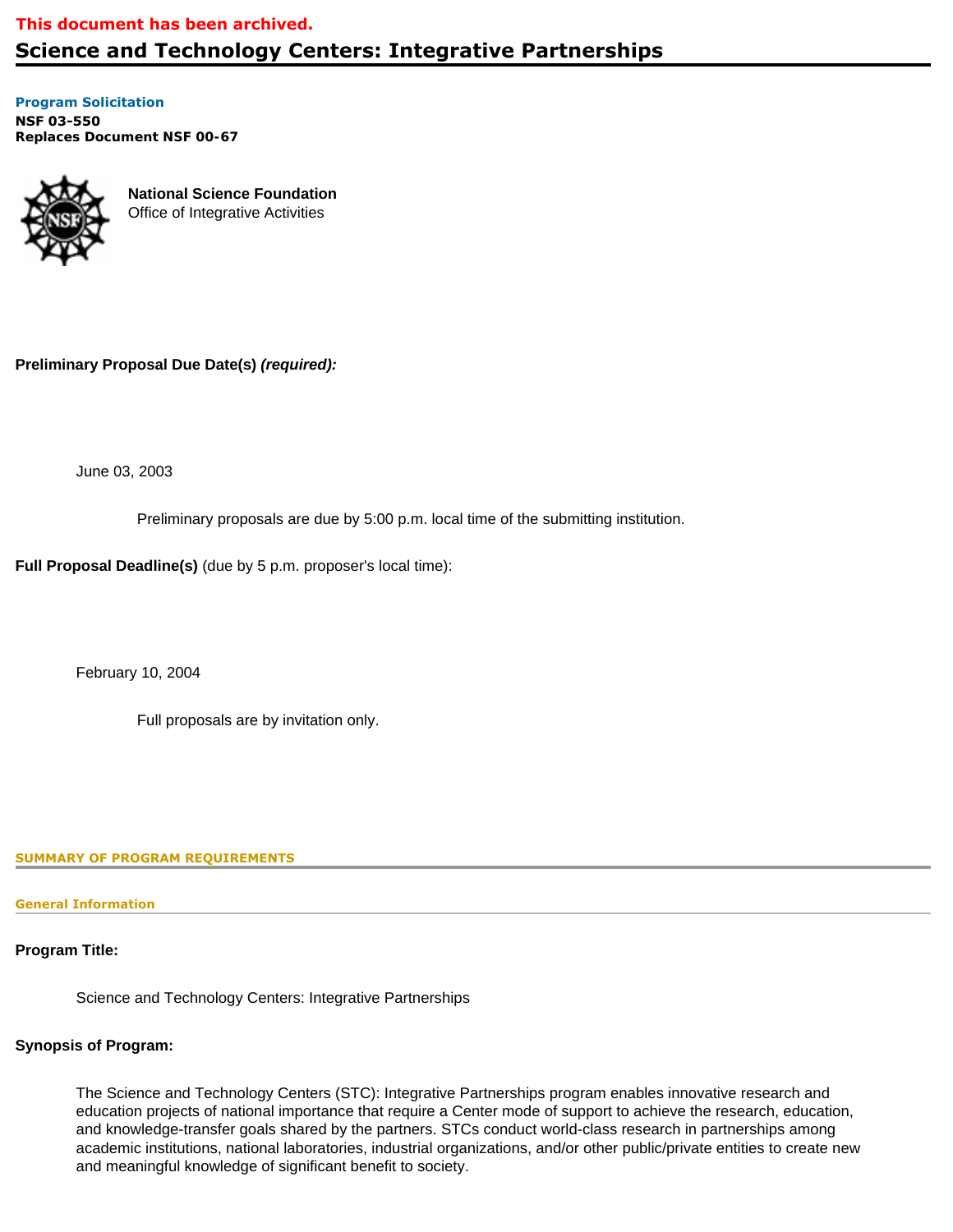Science and Technology Centers build intellectual and physical infrastructures within and between disciplines, and bring together the creation, integration, and transfer of new knowledge. STCs nurture and foster education by integrating education with research, and by creating bonds between learning and inquiry so that discovery and creativity more fully support the learning process. STCs demonstrate leadership to increase diversity by including all members of society regardless of race, ethnicity or gender in science and engineering in all aspects of the Center's activities.

Centers offer the research and engineering community an effective mechanism to undertake long-term scientific and technological research and education activities; to explore better and more effective ways to educate students, and to develop mechanisms to ensure the timely transition of research and education advances made into service in society. STC proposals are encouraged for high quality innovative research projects that undertake important investigations at the interfaces of disciplines, and/or fresh approaches within disciplines. The STC program invests federal funds in areas consistent with the goals of the NSF Strategic Plan to enable the Nation's future through discovery, learning and innovation.

To date, a total of four competitions have been held to establish NSF Science and Technology Centers. The first two competitions, one in the late 1980s and one in the early 1990s, led to the establishment of 25 Science and Technology Centers that subsequently graduated from NSF support. A third competition for Science and Technology Centers: Ingegrative Partnerships culminated in 1999 with the National Science Board's approval to award five new Centers. A subsequent fourth competition resulted in an additional six new Centers in late 2002, for a total of 11

Science and Technology Centers, currently.

## **Cognizant Program Officer(s):**

• Margaret E.M. Tolbert, Senior Advisor, Office of the Director, Office of Integrative Activities, 1270 N, telephone: (703) 292-8040, fax: (703) 292-9040, email: [mtolbert@nsf.gov](mailto:mtolbert@nsf.gov)

## **Applicable Catalog of Federal Domestic Assistance (CFDA) Number(s):**

- 47.074 --- Biological Sciences
- 47.070 --- Computer and Information Science and Engineering
- 47.076 --- Education and Human Resources
- $\bullet$  47.041 --- Engineering
- 47.050 --- Geosciences
- 47.049 --- Mathematical and Physical Sciences
- 47.078 --- Office of Polar Programs
- 47.075 --- Social, Behavioral and Economic Sciences

#### **Eligibility Information**

## ● **Organization Limit:**

Preliminary proposals and invited full proposals may be submitted by U.S. academic institutions that have significant research and degree-granting education programs in any area of research normally supported by NSF.

A partner is an institution or organization that invests intellectual resources in the Center, backed by financial commitment to the Center. Partnerships may include multi-institutional collaborations or arrangements with other universities/colleges, national laboratories, research museums, private sector research laboratories, state and local government laboratories, and international collaborations. The partner institutions work together with NSF to ensure vital participation in a cooperative effort to integrate the research, education, and knowledge transfer activities of the Center. The lead institution has ultimate responsibility for planning, operating, and managing the Center.

**PI Eligibility Limit: None Specified.**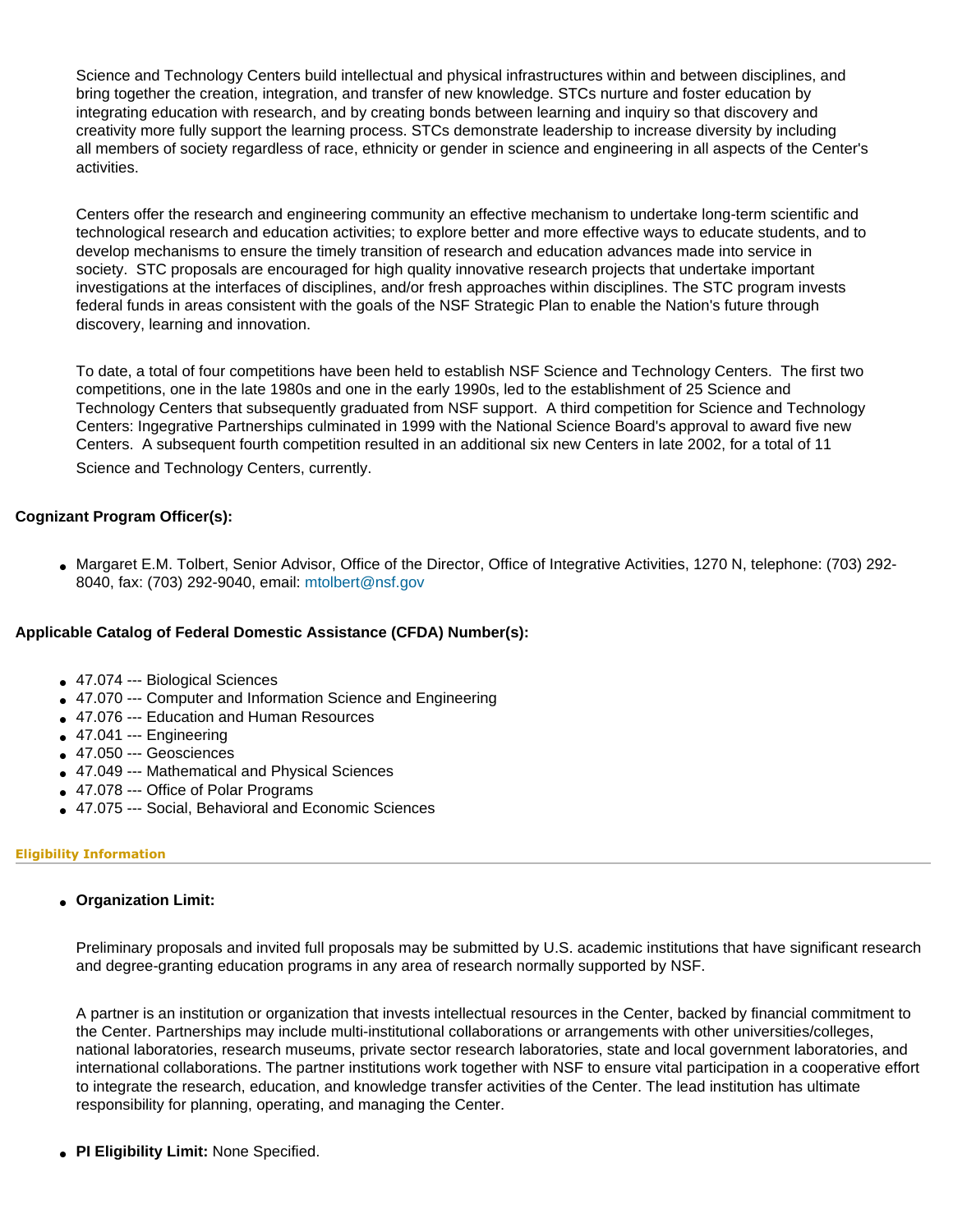• Limit on Number of Proposals: 5. A single institution may submit no more than five preliminary proposals as lead institution, but may be involved as a partner in additional preliminary proposals submitted by other institutions. The STC program will not normally site visit more than one proposed Center from any one lead institution in this competition, and will not normally provide simultaneous support for more than one STC led by any one institution from this competition. Full proposals are to be submitted only when invited by NSF.

#### **Award Information**

- Anticipated Type of Award: Other Cooperative Agreement with an initial commitment of five years and a potential maximum duration of ten years.
- **Estimated Number of Awards:** 6 to 8
- **Anticipated Funding Amount:** \$30,000,000 Funds are approximate and subject to availability in FY 2005.

## **Proposal Preparation and Submission Instructions**

### **A. Proposal Preparation Instructions**

- **Preliminary Proposals:** Submission of Preliminary Proposals is required. Please see the full text of this solicitation for further information.
- **Full Proposal Preparation Instructions:** This solicitation contains information that supplements the standard Grant Proposal Guide (GPG) proposal preparation guidelines. Please see the full text of this solicitation for further information.

#### **B. Budgetary Information**

- Cost Sharing Requirements: Cost Sharing is Specialized. Please see the full text of this solicitation for further information.
- **Indirect Cost (F&A) Limitations:** Not applicable.
- **Other Budgetary Limitations:** Not Applicable.

### **C. Due Dates**

● **Preliminary Proposals** *(required)* **:** June 03, 2003

Preliminary proposals are due by 5:00 p.m. local time of the submitting institution.

● **Full Proposal Deadline Date(s)** (due by 5 p.m. proposer's local time):

February 10, 2004

Full proposals are by invitation only.

#### **Proposal Review Information**

● **Merit Review Criteria:** National Science Board approved criteria. Additional merit review considerations apply. Please see the full text of this solicitation for further information.

#### **Award Administration Information**

- **Award Conditions:** Additional award conditions apply. Please see the full text of this solicitation for further information.
- <span id="page-2-0"></span>● **Reporting Requirements:** Additional reporting requirements apply. Please see the full text of this solicitation for further information.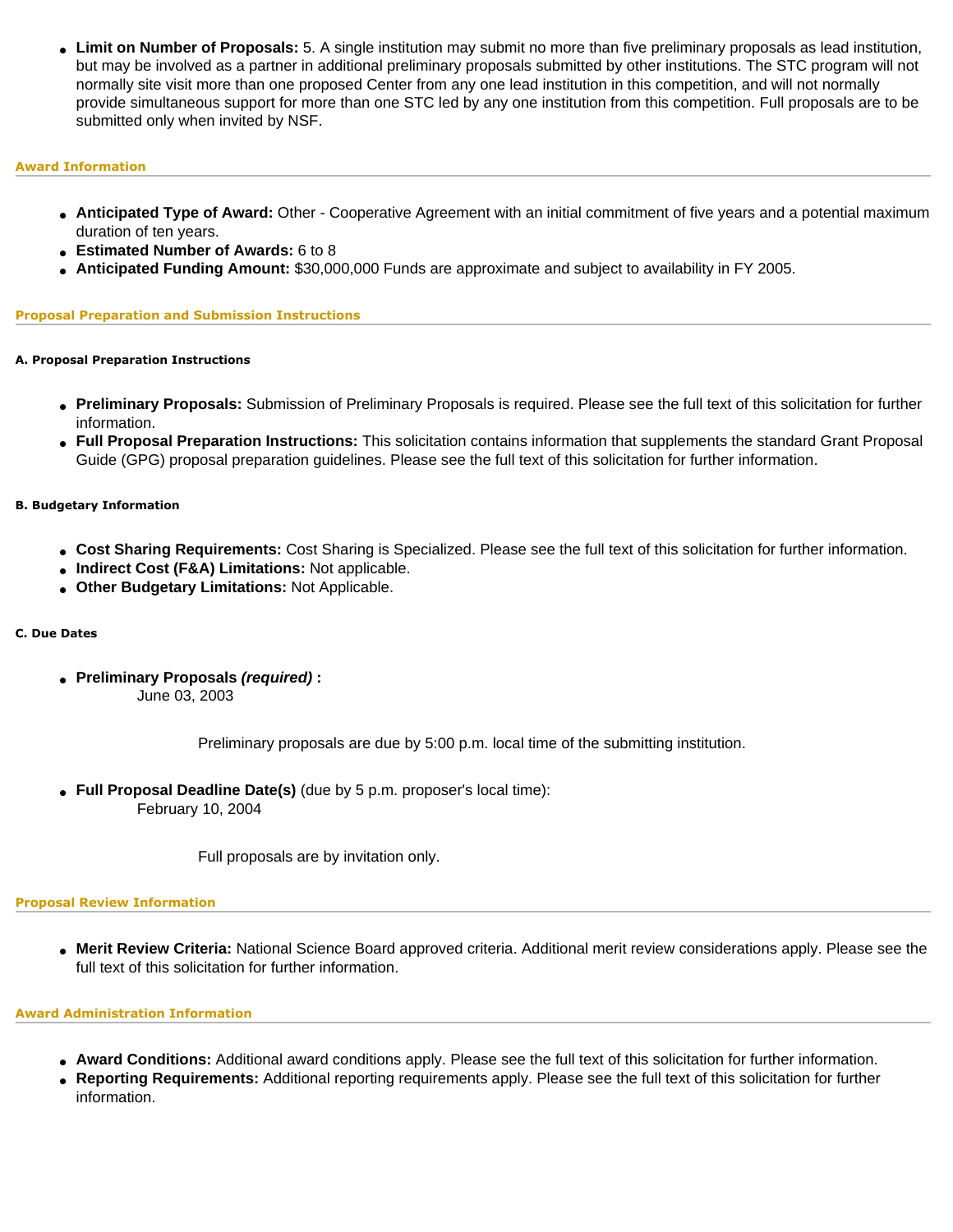### **[Summary of Program Requirements](#page-0-0)**

- I. **[Introduction](#page-3-0)**
- II. **[Program Description](#page-3-1)**
- III. **[Eligibility Information](#page-6-0)**
- IV. **[Award Information](#page-7-0)**
- V. **[Proposal Preparation and Submission Instructions](#page-8-0)**
	- A. [Proposal Preparation Instructions](#page-8-0)
	- B. [Budgetary Information](#page-16-0)
	- C. [Due Dates](#page-16-1)
	- D. [FastLane Requirements](#page-17-0)

### VI. **[Proposal Review Information](#page-17-1)**

- A. [NSF Proposal Review Process](#page-17-2)
- B. [Review Protocol and Associated Customer Service Standard](#page-19-0)

### VII. **[Award Administration Information](#page-19-1)**

- A. [Notification of the Award](#page-20-0)
- B. [Award Conditions](#page-20-1)
- C. [Reporting Requirements](#page-20-2)

## VIII. **[Contacts for Additional Information](#page-21-0)**

<span id="page-3-0"></span>IX. **[Other Programs of Interest](#page-21-1)**

## **I. INTRODUCTION**

## **The Science and Technology Centers: Integrative Partnerships - Concept**

The Science and Technology Centers (STC): Integrative Partnerships Program supports innovative research and education projects of national importance that promise to contribute to the Nation's future through discovery, learning and innovation. STCs conduct worldclass research through partnerships of academic institutions with organizations such as national laboratories, industrial organizations, and/or other public/private organizations to create new and meaningful knowledge and long-term benefit to society. STC partnerships build intellectual and physical infrastructures within and between disciplines, weaving together the creation, integration, and transfer of new knowledge. STC partner institutions work together with the lead institution as an integrated whole to achieve the shared research, education, and knowledge-transfer goals of the Center. STCs exploit those opportunities in science, engineering and technology, where the complexity of the research agenda requires the duration, scope, scale, flexibility, and facilities that Center support can provide.

<span id="page-3-1"></span>STCs foster excellence in education and integrate the Center's research programs with education. STCs provide a rich environment for encouraging future scientists, engineers, and educators to take risks in pursuing discoveries and new knowledge. STCs demonstrate leadership in the involvement of diverse groups underrepresented in science and engineering: STCs capitalize on diversity and broaden the participation of underrepresented groups in science and engineering in the Center by involving all members of society regardless of race, ethnicity or gender, directly in all Center activities.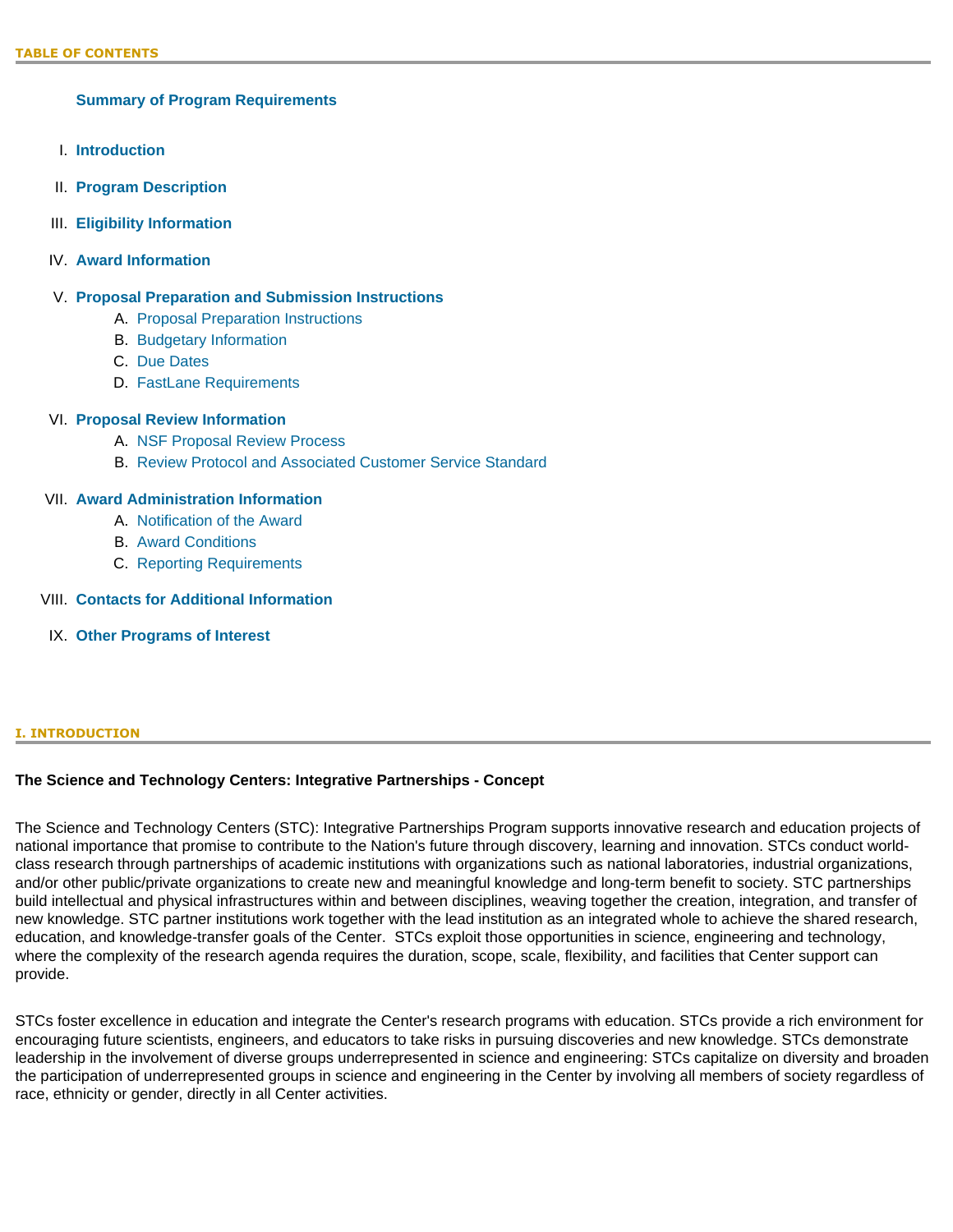### **The objectives of the STC Program are to**:

- Support research and education of the highest quality;
- Exploit opportunities in science, engineering and technology where the complexity of the research agenda requires the advantages of scope, scale, change, duration, equipment and facilities that a Center can provide;
- Support innovative frontier investigations at the interfaces of disciplines, and/or fresh approaches within disciplines;
- Engage the Nation's intellectual talent, robustly drawn from its full human diversity, in the conduct of research and education activities;
- Promote organizational connections and linkages within and between campuses, schools and/or the world beyond (state, local, federal agencies, national labs, industry, international collaborations);
- Focus on integrative learning and discovery and the preparation of U.S. students for a broad set of career paths; and
- Foster science and engineering in service to society especially with respect to new research areas, promising new instrumentation and potential new technologies.

### **Science and Technology Center Features**

The Center partners share an ambitious research vision or theme of national importance that integrates research and education and is of sufficient scale to justify the Center mode of support. The Center's research area or theme may involve any area of research supported by the Foundation. The role of each partner in achieving the goals of the Center is essential to the success of the unified Center. STCs vary in size and exhibit diverse forms of organization, participation, and operation suited to the needs of the individual Center activities. The size, structure, and operation of an STC are determined by the proposed research, education, and knowledge transfer activities. Not every partner must support every aspect of the Center's activity, but all the expected features of a Center must be accomplished by the integrated portfolio of partners.

Each Center has dedicated full-time leaders in key positions who are responsible for Center direction, management, education, and knowledge transfer. Center management and education positions require full-time personnel supported through the Center budget.

The STC program seeks to support education directed to the development of students and faculty to achieve a diverse, internationally competitive and globally engaged workforce of scientists, engineers, and well-prepared citizens. Each STC integrates the research activities with the education of the Center students in a form that depends upon the context of the Center, its partner, and the particular disciplines participating in the conduct of research. For STCs, integrating research and education requires the ability to develop effective educational programs that will broaden the career paths of American students and will attract more Americans into graduate studies. STC education goals address the educational needs of students participating in the Center research activities, and of students in the broader fields of research represented by the STC activities. The Center may involve other college and pre-college students, faculty and teachers as appropriate for the Center goals. STCs also establish knowledge transfer activities appropriate for the specific Center research activities and partners.

Increasing the participation of diverse U.S. citizens including women and underrepresented minorities by creating opportunities and enabling them to contribute is essential to the health and vitality of science and engineering. NSF is committed to this principle of diversity and deems it central to the activities it considers and supports. Underrepresented minorities include persons with disabilities and people whose representation in science and engineering is less than their representation in the population: blacks, Hispanics, and Native Americans, including American Indians, Alaskan Natives and Pacific Islanders. To achieve their diversity objectives, STCs strive to involve individuals from underrepresented groups as members of the Center faculty, and as students actively engaged in the Center activities. An STC may also choose to form substantive and long-term partnerships and collaborations with minority-serving institutions.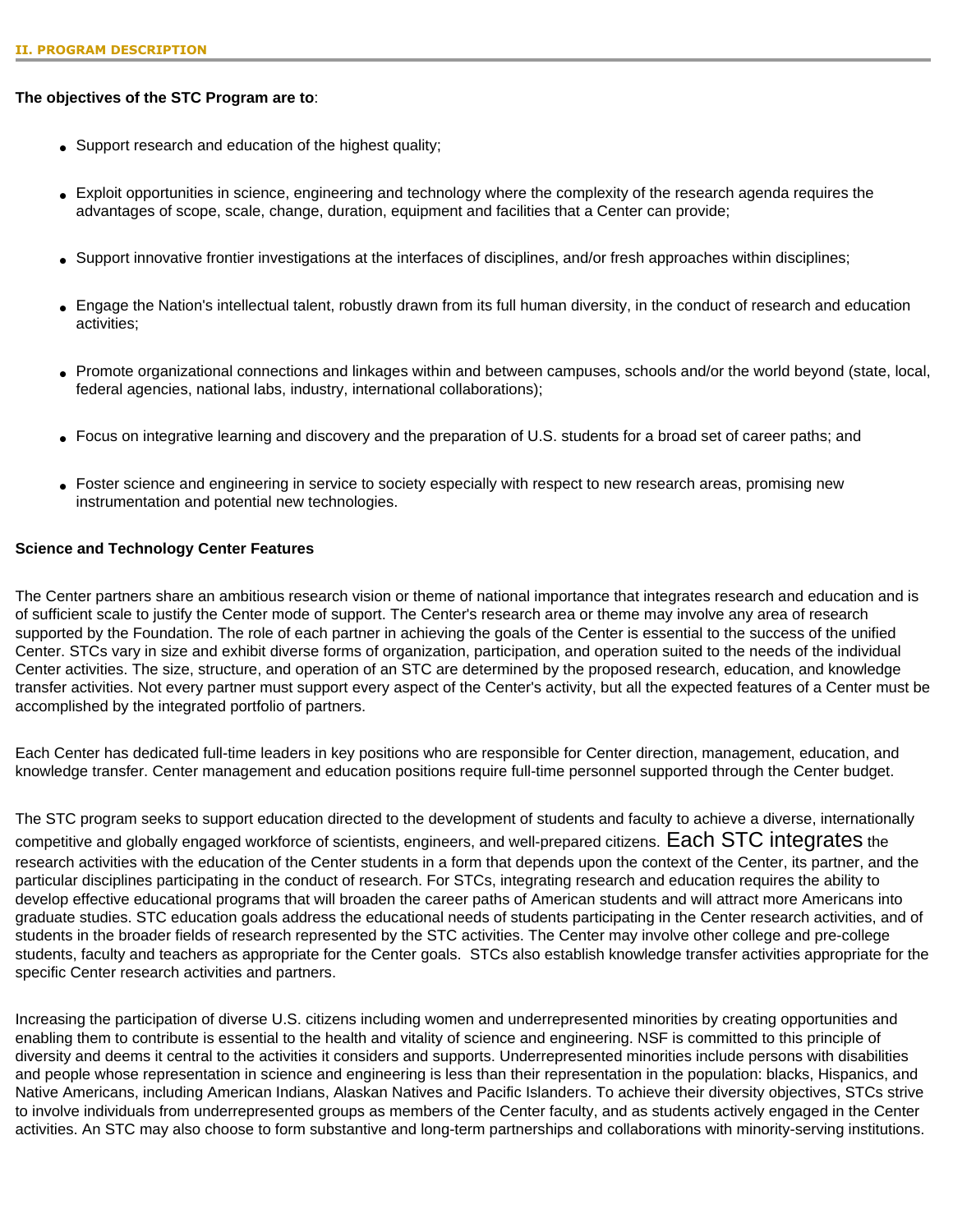Education and human resource development as conducted by Centers is directed both to formal education through research and coursework and to supplemental education through internships, summer programs, workshops, recruitment and retention programs, and other such activities beyond the formal classroom. For STCs, developing human resources also requires the ability to increase student and faculty participation by U.S. citizens in research and education, particularly women and underrepresented minorities.

STCs foster a climate of interaction and effective knowledge transfer both among departments across the lead academic institution and among the academic institution and its partners, and may include industry, government, colleges, local communities and the public. Knowledge transfer activities involve the mutual exchange of scientific information between the Center partners and others with the objective of applying the knowledge to the operations or activities of the groups sharing the information. Knowledge transfer may be accomplished in various ways, including the involvement of industrial or other non-academic specialists on the STC advisory committee, partnerships with these institutions, faculty consulting relationships with industry, visiting instructorships by industrial scientists at the STC, student internships in industry, etc. Knowledge transfer is about spreading and utilizing knowledge in society broadly through all sectors, and sharing resources to further the production and utilization of new knowledge.

# **Each Center must**:

- Be based in an academic institution;
- Be directed by a science or engineering faculty member and be integrated into academic programs;
- Reflect a commitment to achieving strategic goals shared by the lead and partnering institutions as demonstrated by cost sharing and other institutional commitments;
- Provide research and education opportunities for U.S. students and faculty that will achieve outcomes consonant with the Center's goals;
- Have significant intellectual exchange and resource linkages among various types of institutions and organizations to facilitate knowledge transfer (e.g., schools; colleges and universities such as minority-serving institutions, community colleges, EPSCoR institutions, and others; nonprofit organizations; national laboratories; industry; federal, state, and local governments);
- Include industrial, national or international internships or other career broadening experiences as appropriate to the research area;
- Have an annual budget ranging from \$1.5M to \$4.0M of NSF support;
- Demonstrate appropriate leadership and management for the Center programs;
- Convene an External Advisory Committee annually; and
- Participate in the National Network of STC Directors.

# **Center Leadership, Management, and Oversight**

The Center Director must have the leadership capacity to develop and lead a diverse team to fulfill the vision of the Center. The Centerfinanced team must support the Director in his/her role and take responsibility for management, education and knowledge transfer. The Center Director may choose to direct the research or may choose to delegate responsibilities to selected research leaders. The key members of the Center team must demonstrate adequate management experience and qualities to administer their component of the Center. The Center team must develop an organizational plan to share responsibilities as appropriate.

The Center Director is responsible for the management, staffing, and resource allocation of the Center, for administering the award in accordance with NSF policies and the terms of the Cooperative Agreement, and for serving as the liaison between the Center and the National Network of STC Directors. The Center Director must assure that the STC develops the ability to communicate with the NSF and the other STCs electronically, including web-based distribution of information and videoconferencing capability.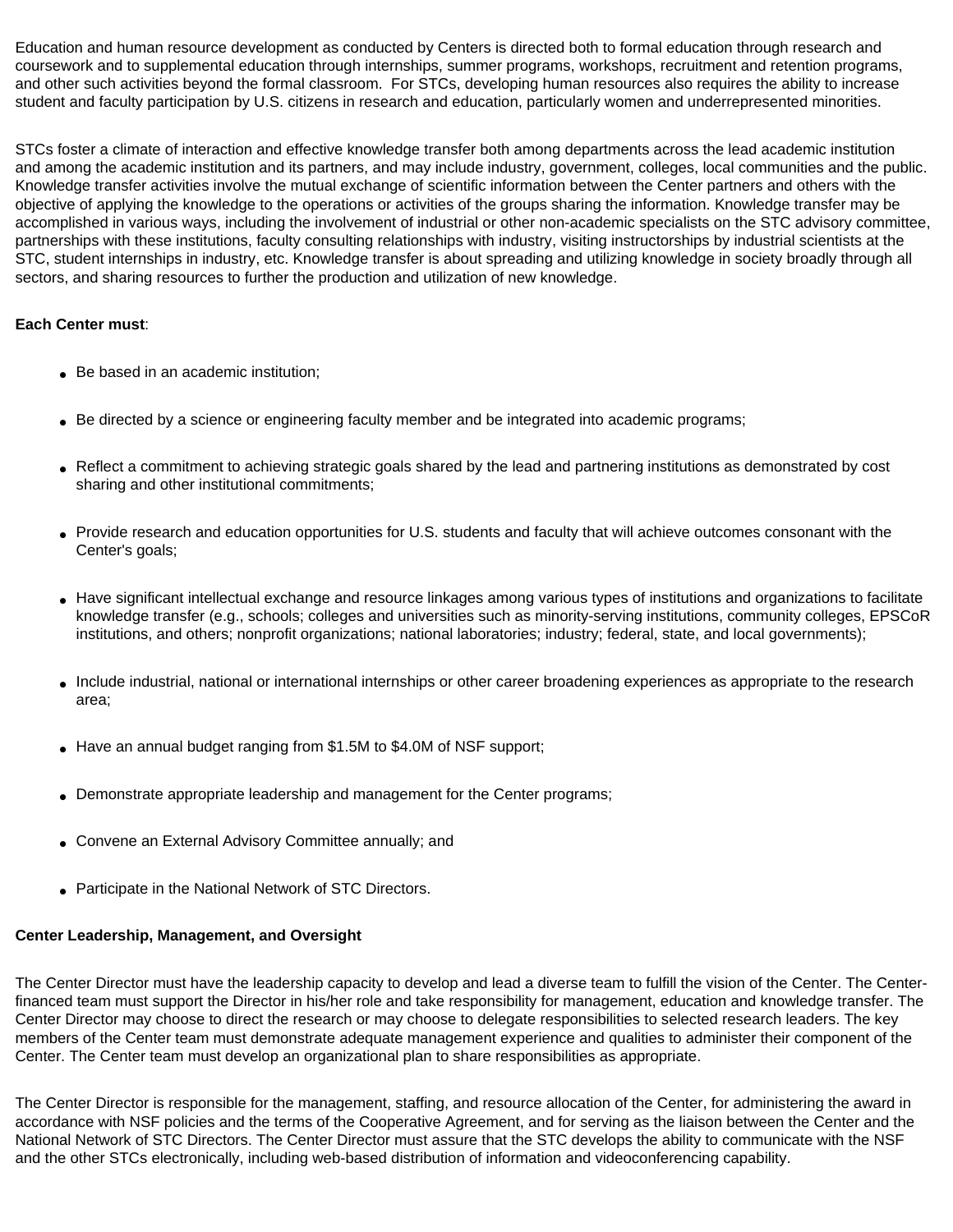In addition, the Center will maintain and convene annually an External Advisory Committee (EAC). The function of the EAC is to provide guidance, advice, and oversight for all the Center's activities, consistent with its vision, goals, and objectives. The EAC membership is subject to NSF review and must include representation from those served by the Center (e.g., academic institutions, industry, state and local agencies, national laboratories), and include women and underrepresented minorities. The EAC membership must also include representation having the capability to assess all aspects of the project including the management, research, education, and knowledge transfer components. Individuals with a financial, institutional, or collaborative connection to the Center may not serve as members of the external advisory committee. The EAC shall develop a charter and submit it with the first annual progress report.

## **National Network of STC Directors**

The STC Directors will serve collectively as members of a national liaison team for the STC Program. This National Network of STC Directors is charged with addressing common goals, problems and opportunities, and facilitating personnel and resource exchanges as well as integrating partnerships and cooperation among Centers. The STC Directors are responsible for developing, implementing, and maintaining a liaison structure with active participation of each Center. A chair of this liaison team will be elected annually by participating members and will serve a one-year term.

Typical functions of the National Network of STC Directors include: fostering complementarity and balance among research, education and knowledge transfer activities, and avoidance of duplication of effort; facilitating interactions to address research, education, and management issues and opportunities which transcend individual Center capabilities; liaison with private sector, state, local and national laboratories to identify needs/opportunities and to plan joint implementation strategies, workshops, and other forums; cooperation and liaison with NSF staff in the development and maintenance of databases and other effective metrics in response to the requirements of the Government Performance and Results Act; and preparing documents or web sites to enhance public understanding concerning the importance of science, engineering, technology and education advances in service to society.

## **Milestones for this competition of the STC Program from FY-2003 to FY- 2005:**

- 1. Preliminary Proposals due June 3, 2003
- 2. Panel Review of Preliminary Proposals September 10-17, 2003
- 3. Announce Invited List and Inform Declines October 15, 2003
- 4. Invited Full Proposals due February 10, 2004
- 5. Full Proposal Review (Mail and Panel) March-May, 2004
- 6. Site Visits (Management and Budget focus) September-October, 2004
- 7. NSF Ad Hoc STC Advisory Committee (Blue Ribbon Panel) early December, 2004
- 8. NSF-STC Management Team Recommends December 2004 -January 2005
- 9. Recommendations to NSF Senior Management January 2005
- 10. Declines informed January 2005
- 11. Recommended Awards announced March 2005
- <span id="page-6-0"></span>12. Anticipated date of awards June/July 2005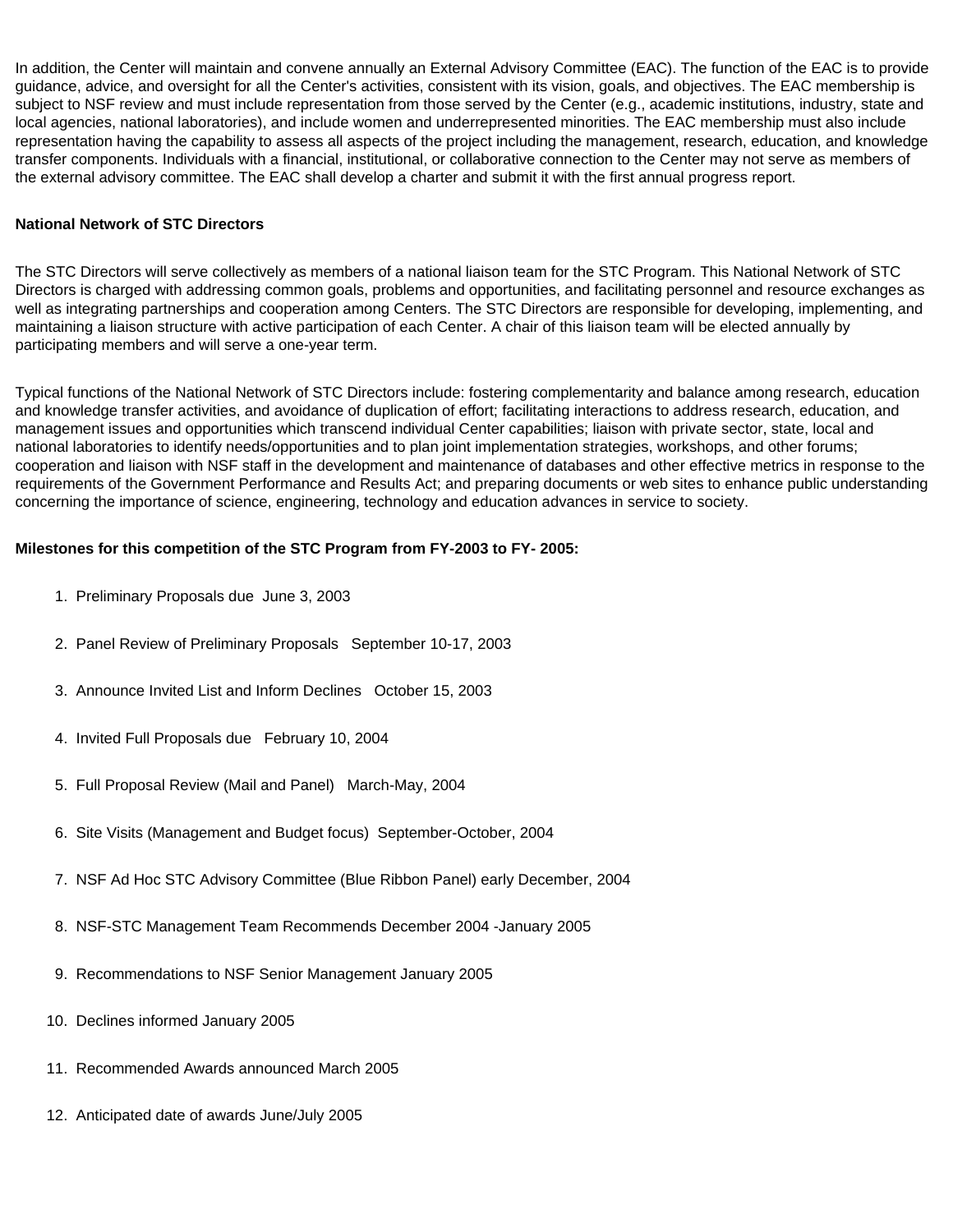Preliminary proposals and invited full proposals may be submitted by U.S. academic institutions in the U.S. that have significant research and degree-granting education programs in any area of science and engineering normally supported by NSF.

A single institution may submit no more than five preliminary proposals as lead institution, but may be involved as a partner in additional preliminary proposals submitted by other institutions. Each proposal must demonstrate the institutional commitment to the area proposed. The STC Program will not normally site visit more than one proposed Center from any one lead institution in this competition, and will not normally provide simultaneous support for more than one STC led by any one institution from this competition.

For eligibility purposes, cost sharing at a level of 30% of the requested total amount of NSF funds (no more, no less) is required for all preliminary and full proposals submitted in response to this solicitation. Cost sharing will be required at a level of 30% of the total amount provided by NSF for any STC funded by NSF. Proposed STC annual budgets may range from \$1.5M to \$4.0M per year of NSF support. Preliminary proposals and full proposals outside this range will not be reviewed or considered for support by the STC program.

Proposals are encouraged for innovative frontier research investigations at the interfaces of disciplines, and/or fresh approaches within disciplines, where partners work together to achieve the integration of research and education and knowledge transfer. A partner is an institution or organization that invests intellectual resources in the Center, backed by financial commitment to the Center. Partnerships may include multi-institutional collaborations or arrangements with other universities/colleges, national laboratories, research museums, private sector research laboratories, state and local government laboratories, and international collaborations.

One of the partner institutions must accept overall management and budgetary responsibility for the proposed Center and is thus designated as the lead institution. The lead institution has ultimate responsibility for planning, operating, and managing the Center. Proposals must describe the essential role of each partner institution and explain the contribution of each partner to the integrated research, education and knowledge transfer goals of the Center as well as the functions and management of the Center. Proposals must contain a management plan which describes how the partner institutions will be administered and how each will participate in Center activities.

Past STCs or group members from Centers may participate in this open competition, but must propose to focus on radically different research and education topics or themes from those they were pursuing with prior NSF support. To be radically different, the proposers must focus on a different research topic and different education issues, not simply extend the methods and intent of the past STC to a slightly larger purview or a new geographic area.

The STC Program complements the NSF Engineering Research Centers (ERC), the Materials Research Science and Engineering Centers (MRSEC), the Nanoscale Science and Engineering Centers program, and other programs that support group research and education activities. Simultaneous submission of duplicate or substantially similar proposals to other NSF programs is not permitted, and such proposals will not be considered. However, participation in a Center does not preclude individuals from receiving NSF support for their individual research in complementary areas.

#### <span id="page-7-0"></span>**IV. AWARD INFORMATION**

Approximately \$30 million is expected to be available for this competition in FY 2005, pending availability of funds. Depending upon the availability of funds, NSF expects to make six to eight awards. Each award will be made as a Cooperative Agreement to the lead institution, with an initial commitment for five years of support and a potential duration of ten years. The amount of the NSF's investment in each Center will depend upon the needs, plans, and opportunities offered by the Center, as well as the availability of NSF funds. Awards from this competition are expected to commence in June/July 2005.

Oversight of each individual STC is the responsibility of the appropriate NSF research directorate in coordination with the Office of Integrative Activities (OIA). Support for each year of the Cooperative Agreement of a funded STC will be contingent upon a satisfactory annual review by NSF of the Center's progress and future plans. Review by NSF will take place annually during the first five years.

Each Center will undergo an in-depth review in the fourth year to determine whether NSF will continue to support full Center operations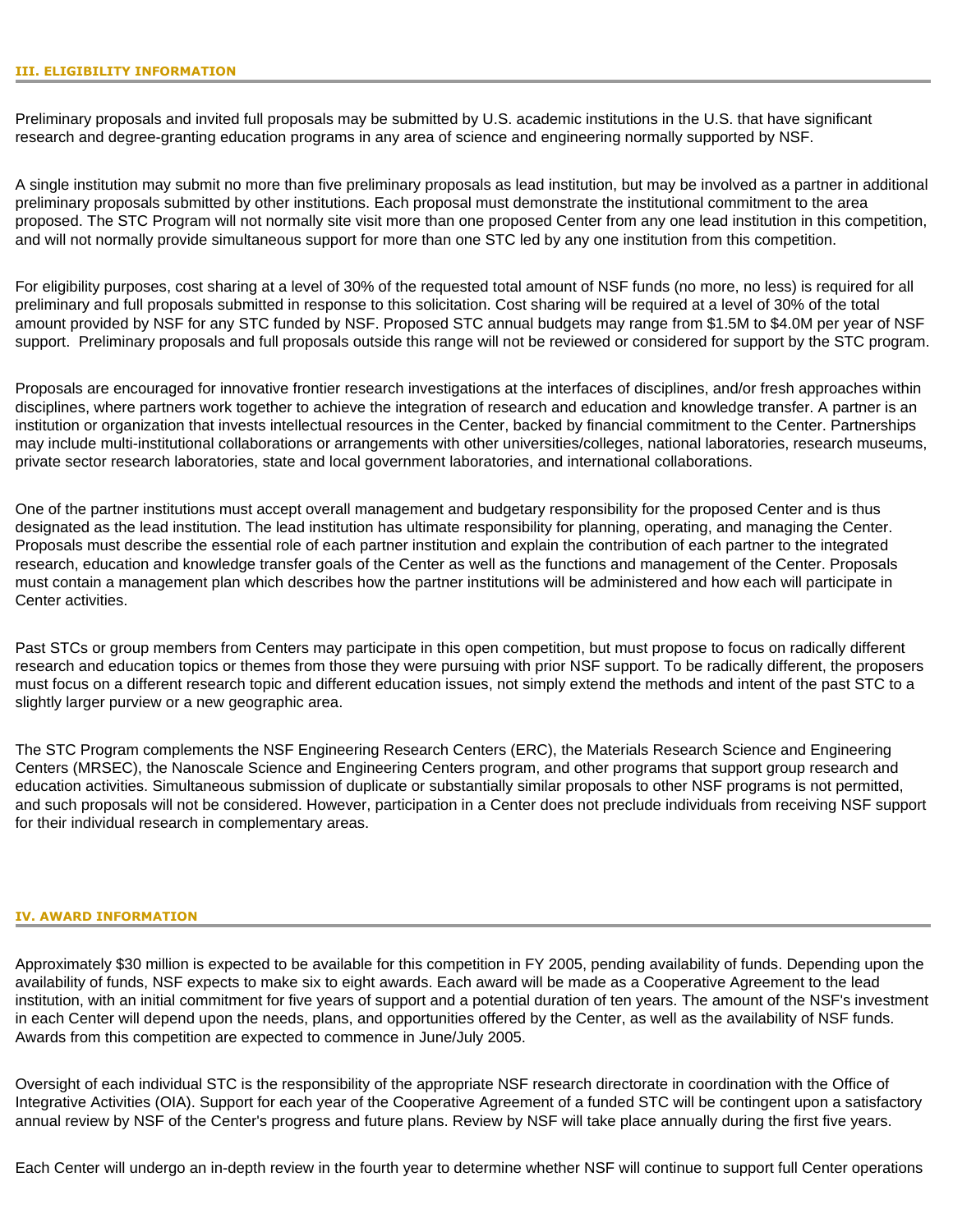for another five-year period or will provide decreased funding to phase out NSF support of the Center over the remaining one year of the Cooperative Agreement. In the fourth year of operation the STC may submit a renewal proposal for continued support. The STC's achievements and future plans will be evaluated comprehensively to determine if the STC is meeting the goals and objectives as originally proposed as well as the goals and objectives of the STC Program. The review will consist of an ad hoc mail review, and a formal on-site review, with external reviewers who will produce a written report to NSF. Centers successful in passing the fourth-year review will be renewed for another five years, commencing at the beginning of the sixth year. The Cooperative Agreement will include a two-year phase-out period for years nine and ten. Centers that pass the fourth-year review will continue to be reviewed by NSF at least every 18 months. Centers that do not pass the fourth year review will be phased-out over a one-year period at a reduced level of support. The NSF may support an STC for a maximum of ten years.

## <span id="page-8-0"></span>**V. PROPOSAL PREPARATION AND SUBMISSION INSTRUCTIONS**

### **A. Proposal Preparation Instructions**

## **Preliminary Proposals:** *(required):*

Preliminary proposals are to be submitted electronically via the NSF FastLane system. When preparing a preliminary proposal for this competition, proposers are advised to review the Program Description and the Proposal Review Information found in this solicitation for general information pertinent to this program. Required preliminary proposal components are given below. Strict adherence to page limitations given in this document must be followed. Descriptions should be clear and concise. Proposers should review the most current [NSF Grant Proposal Guide \(GPG\)](http://www.nsf.gov/cgi-bin/getpub?gpg) ( NSF 03-2) for specific information on signatures and format for the required sections. Proposers are also encouraged to access the STC web site for updated information and answers to frequently asked questions (FAQ's) relevant to this competition: [http://www.nsf.gov/od/oia/programs/stc/2003.](http://www.nsf.gov/od/oia/programs/stc.2003)

## **Preliminary Proposal Contents**

The NSF GPG describes single copy documents that are to be submitted via FastLane. For preliminary proposals these documents include:

- a. Information About Principal Investigators/Project Directors and co-Principal Investigators/co-Project Directors (voluntary);
- b. Deviation Authorization (if applicable);
- c. List of Suggested Reviewers or Reviewers Not to Include (optional);
- d. Proprietary or Privileged Information (if applicable);

e. Proposal Certifications.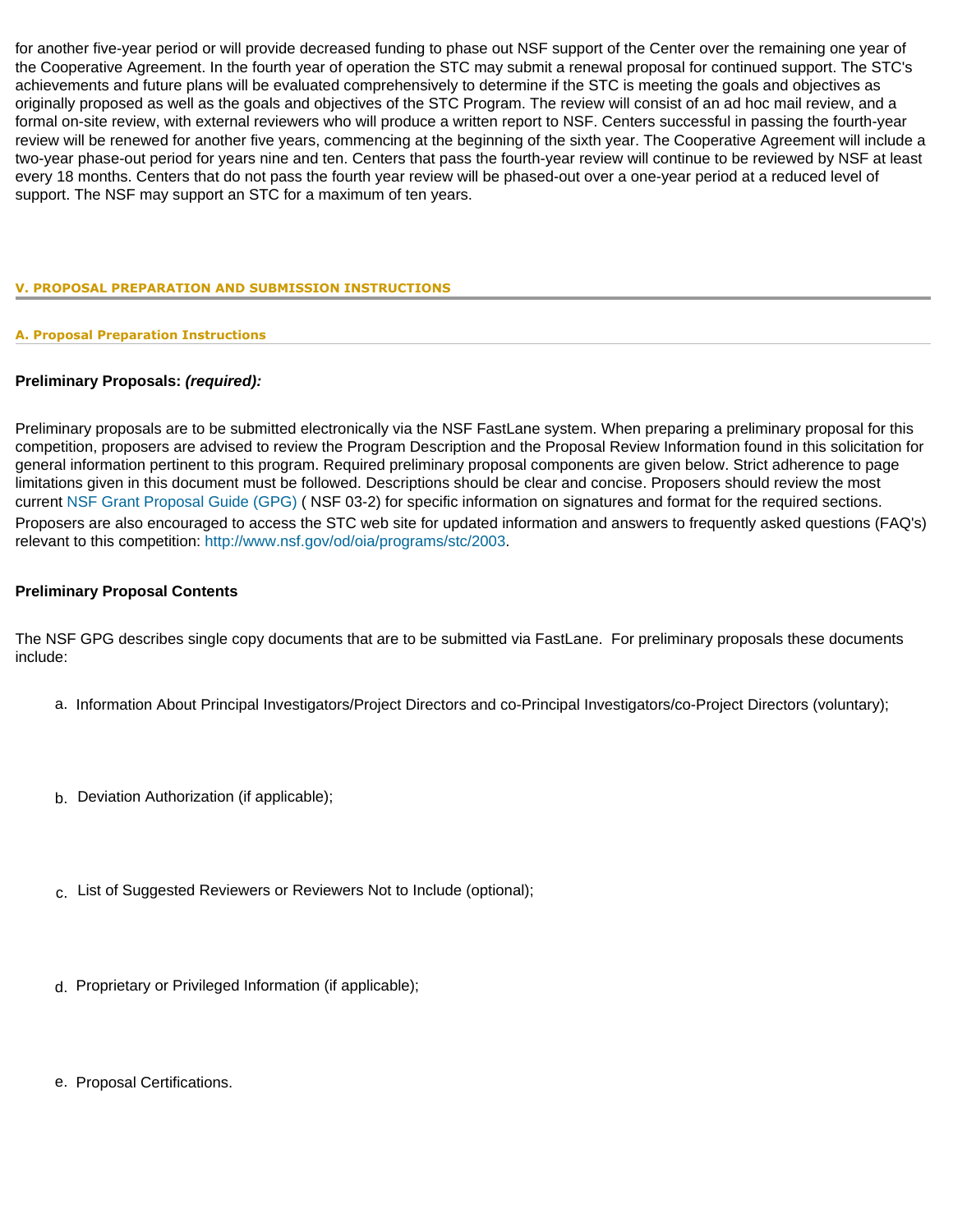## **Required Sections of the Preliminary Proposal**

The preliminary proposal items allowed will consist only of the main documents and supplementary documents described in Sections (1)-(10) below.

(1) Cover Sheet. For planning purposes, June 15, 2005, should be shown as the start date. The proposed Center Director must be shown as as the Principal Investigator.

(2) Project Summary(up to 2 pages). The summary should be written in the third person and should provide a rationale for a Center, describe the unique opportunities to be provided by the Center, and indicate the potential national impact of the Center. The summary should be informative to other persons working in the same or related fields and, insofar as possible, understandable to a scientifically or technically literate lay reader. Provide a clear description of the proposed Center, its vision, mission, and goals, its distinguishing features and focus. Describe the value added of funding the activity as a Center. State the long-range plans for the proposed research and education areas, indicate how the research and education are to be integrated, provide the knowledge transfer strategy of the Center, and state the diversity goals of the Center. The names of the partner institutions involved with the proposed Center and the major contribution of each to the Center components must be included in the description. The merit review criteria must be addressed in separate statements (see GPG for additional instructions).

# (3) Table of Contents.

(4) Project Description. The Project Description must contain Sections (4.a) through (4.d), and is **limited to 10 pages** including tables and illustrations regardless of the number of research groups or themes. URL's may not be used (see GPG for additional information). The broader impacts resulting from the proposed project must be addressed and described as an integral part of the narrative. Results from Prior NSF Support should not be included in the Project Description.

(4.a) Narrative description of the Center's Research Plans and Objectives (by topic or research area): State and briefly describe the long range research goals of the integrated Center. Provide sufficient detail to allow assessment of the scientific merit and the necessity for the Center mode of operation. Name the lead partner organizations and lead/key individuals. Indicate the significant role of each partner and key research group in the research activity. Indicate the potential impact or expected significance the Center's research will have on the Nation's scientific and/or technological base. The research focus should be sufficiently long-term to justify a Center form of organization and flexible enough to permit change as the research proceeds. Provide a tentative timeline for major milestones to be achieved over the first five year period.

(4.b) Narrative description of the Center's Education and Human Resource Plans and Objectives: Briefly describe the education and human resource goals, provide a rationale for those goals, and indicate desired outcomes for the first five year period. STC education goals should address the educational needs of students participating in the Center research activities and of students in the broader fields of research represented by the STC, and may involve other college and precollege students, faculty, and teachers, appropriate to the Center goals.

Briefly describe how the education goals integrate strategically with the research and organizational/partnership opportunities of the Center. Outline plans for attracting and retaining high quality U.S. students in the Center research and education activities and for increasing the participation of women and underrepresented minorities in Center research and education activities. Describe plans in sufficient detail to allow assessment of their potential merit and impact.

(4.c) Narrative description of the Center's Knowledge Transfer Plans and Objectives: Briefly outline plans for significant intellectual exchange and resource linkages among various types of institutions and organizations to facilitate knowledge transfer. Knowledge transfer or exchange may involve the public and community groups, schools, colleges and universities such as minority-serving institutions, community colleges, EPSCoR institutions, and others; nonprofit organizations; national laboratories; industry; federal, state, and local governments. Include plans for linking appropriate communities and institutions beyond the sponsoring institutions to enhance involvement and knowledge transfer and the communication of science and engineering. Linkages should involve significant intellectual exchange and resource commitments, and may involve internships. Indicate the purpose and benefit of international collaborations and shared experimental facilities, as appropriate.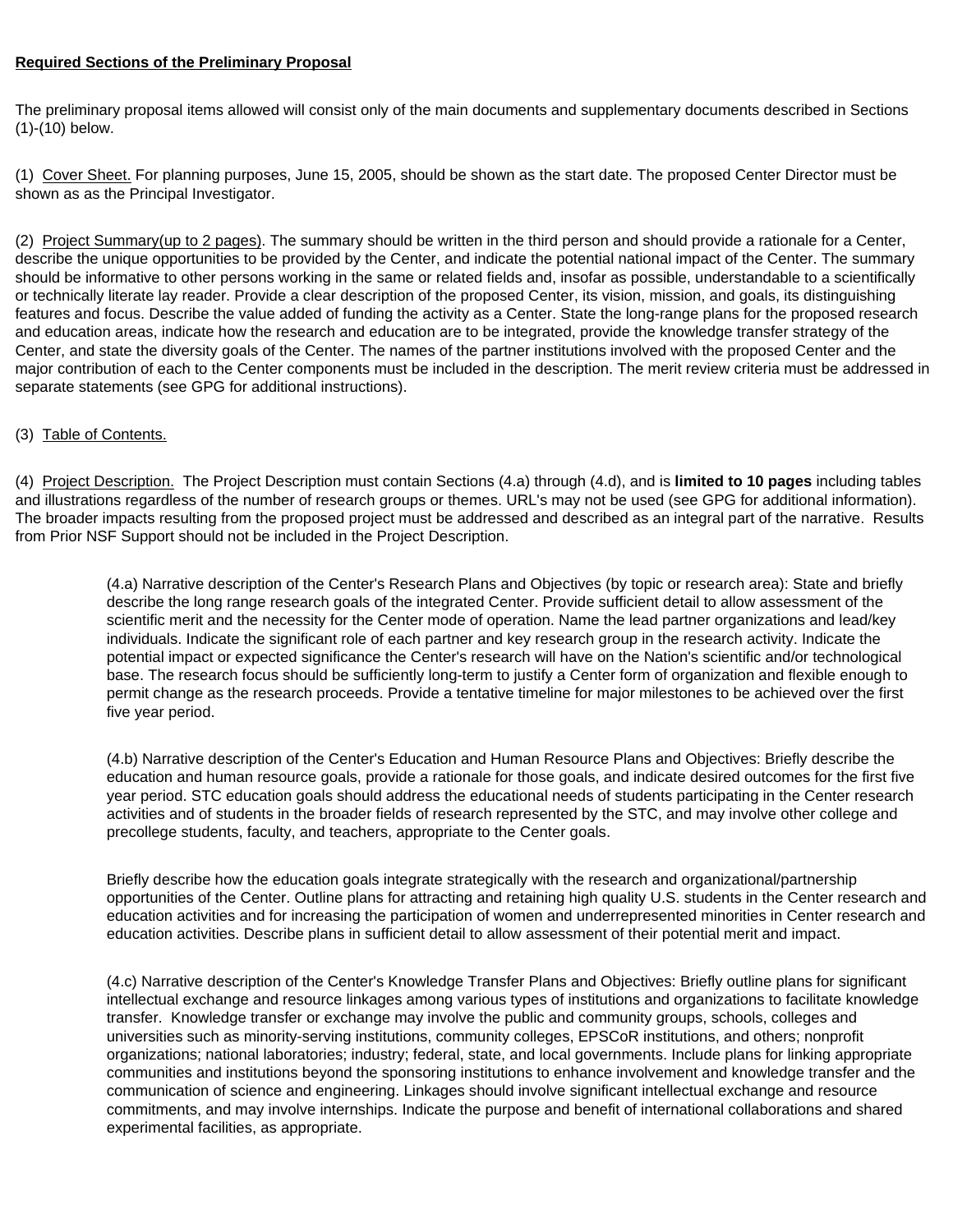(4.d) Narrative Description of the Center's Leadership and Management Plan: Name the lead/key individuals. Describe the Center management team and provide an outline of the proposed arrangements for the integrated Center management structure. Describe the integrated organizational structure including plans for integrating and managing all partners involved in the research, education, and knowledge transfer components.

(5) Budget (see GPG). Provide a one-page budget for the full 5 year period (this should be entered in Budget Year 1 in FastLane). The proposed budget should be consistent with the needs and complexity of the proposed activity. Details of the budget justification should provide some information for each year of the full five-year period, showing how funds will be allocated to the research, education and knowledge transfer areas during the start-up phase, and major equipment that will be required. Cost sharing at a level of 30% ( no more, no less) of the requested total amount of NSF funds is required. The proposed cost sharing must be shown on line M of the preliminary proposal budget as follows: the lead institution budget should show the total cost sharing (cash and in-kind) from all sources, including all subawardees, on line M. In the budget justification (up to three pages), itemize by source and amount the cash and in-kind cost sharing reported on line M.

(6) References Cited (two-page limit). See NSF GPG instructions.

(7) Biographical Sketches (two-page limit per person). Biographical sketches are required for all personnel who have a role in the management, research, education, and knowledge transfer components of the Center. Use instructions from NSF GPG sections II.C.2.f. Copies of publications should not be included or sent to NSF.

**Special Information and Required Supplementary Documents (Sections 8-10):** (Required information to be entered in the Supplementary Documents section of FastLane)

(8) Lists of Partner Institutions and Project Personnel. Provide current, accurate information for the two required lists described below. This information provides NSF and reviewers with a comprehensive list of personnel and institutions involved in the STC, and is used when determining conflicts of interest in the review process. Lists (8.a) and (8.b) must be included in the preliminary proposal.

(8.a) Partner Institutions. List all institutions and organizations for which there are corresponding project personnel listed in Section (8.b.). List all partner organizations (those that have made a cash or in-kind commitment to the Center, e.g., industries providing student fellowships, etc.,) at the time of submission of the preliminary proposal. Organize the list of institutions involved in the Center into the following categories, as applicable: Academic Institutions (colleges, universities), National Laboratories, Federal Government, Industry, Non-Governmental Organizations, State and Local Government, International, and Other. For each category, list the partner institutions for that category in alphabetical order.

(8.b) Project Personnel. List all the personnel who have a role in the management, research, education, and knowledge transfer components of the Center. A corresponding biographical sketch should be provided in Section (7) above for all individuals included on this list. For each person, provide the first name, last name, and institution/organization. Subdivide the list of project personnel into the following categories, as applicable: Academic Institutions (colleges, universities), National Laboratories, Federal Government, Industry, Non-Governmental Organizations, State and Local Government, International, and Other. institutional commitments to resources and funding for the proposed Center. If appropriate, indicate facilities or major instrumentation to be shared.

(9) Projected Funding by Source (one-page limit). Provide a synopsis of institutional commitments to resources and funding for the proposed Center. If appropriate, indicate facilities or major instrumentation to be shared.

(10) Results of Prior Support for PI and CO-PI's (2 pages). Provide information only for the PI and each co-PI, for contributions to the development of human resources in science and engineering over the past five years (from any funding source). Include a brief statement of results of funded projects.

## **Required Information to be submitted to NSF via the FastLane Single Copy Documents Section (Section 11).**

The information to be entered in Section 11 should be entered as a separate Single Copy document.

(11) The information to be entered in Sections 11 (a) and (b) is required by NSF when determining conflicts of interest in the review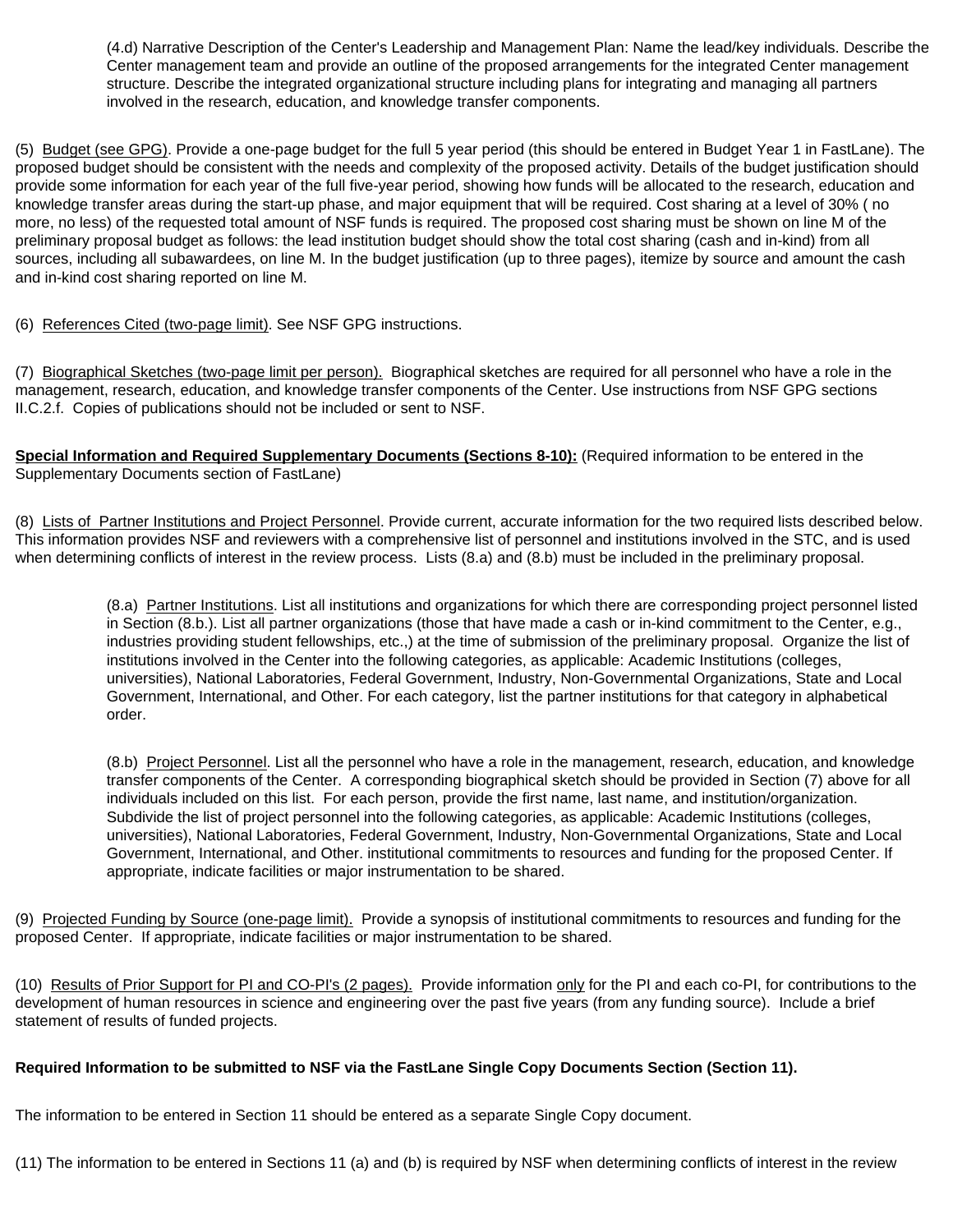process. The information includes the names of Project Personnel, the names of Collaborators and other Individuals with Conflicts. The information for 11 (a) and 11 (b) should be entered in the Single Copy Document section of FastLane "List of Personnel, Collaborators and Affiliates".

(11.a) Project Personnel. This is the same information as entered in Section (8.b).

(11.b) Collaborators/Individuals with Conflicts of Interest. Provide the names of all persons, participants and affiliates with potential conflicts of interest as specified in Section II.C.2.f.v.a-c. of the NSF GPG. For each person, enter the first name, last name, and institution/organization. For each person listed on the project personnel list include all co-authors/editors and collaborators (within the past 48 months); list all graduate advisors and advisees; list individuals who would act as external advisory committee members for the proposed Center; list all subcontractors who would receive funds through the Center.

No other items or appendices are to be included. Information pertaining to "Current and Pending Support", and "Facilities, Equipment and Other Resources" is not required for preliminary proposals and should not be included. Preliminary proposals containing items other than those required above will not be reviewed or considered for NSF funding.

## **Full Proposal Instructions:**

Proposals submitted in response to this program announcement/solicitation should be prepared and submitted in accordance with the general guidelines contained in the NSF *Grant Proposal Guide* (GPG). The complete text of the GPG is available electronically on the NSF Website at: [http://www.nsf.gov/cgi-bin/getpub?gpg. Paper copies](http://www.nsf.gov/cgi-bin/getpub?gpg) of the GPG may be obtained from the NSF Publications Clearinghouse, telephone (703) 292-7827 or by e-mail from [pubs@nsf.gov.](mailto:pubs@nsf.gov)

Full proposals will be accepted only if invited by NSF. When preparing a full proposal for this competition, proposers are advised to review the Program Description and the Proposal Review Information found in this solicitation for general information pertinent to this program. Proposers are encouraged to review the most current NSF Grant Proposal Guide (GPG), NSF 03-2 <http://www.nsf.gov/pubsys/ods/getpub.cfm?gpg>for specific information on signatures and format for the required sections. Proposers are encouraged to review the STC web site for updated information and answers to frequently asked questions: <http://www.nsf.gov/od/oia/programs/stc/>.

Descriptions should be clear and concise. Every effort should be made to update information that was provided in the preliminary proposal and to fully address issues raised in the preliminary proposal review. Required proposal components and additions to or differences from the NSF GPG are given below.

# **Full Proposal Contents**

The NSF GPG describes single copy documents that are to be submitted via FastLane. These documents include:

- a. Information About Principal Investigators/Project Directors and co-Principal Investigators/co-Project Directors (voluntary);
- b. Deviation Authorization (if applicable);
- c. List of Suggested Reviewers or Reviewers Not to Include (optional);
- d. Proprietary or Privileged Information (if applicable);
- e. Proposal Certifications.

# **Required Sections of the Full Proposal**

The full proposal must include only the main documents and supplementary documents described in Sections 1-15, below.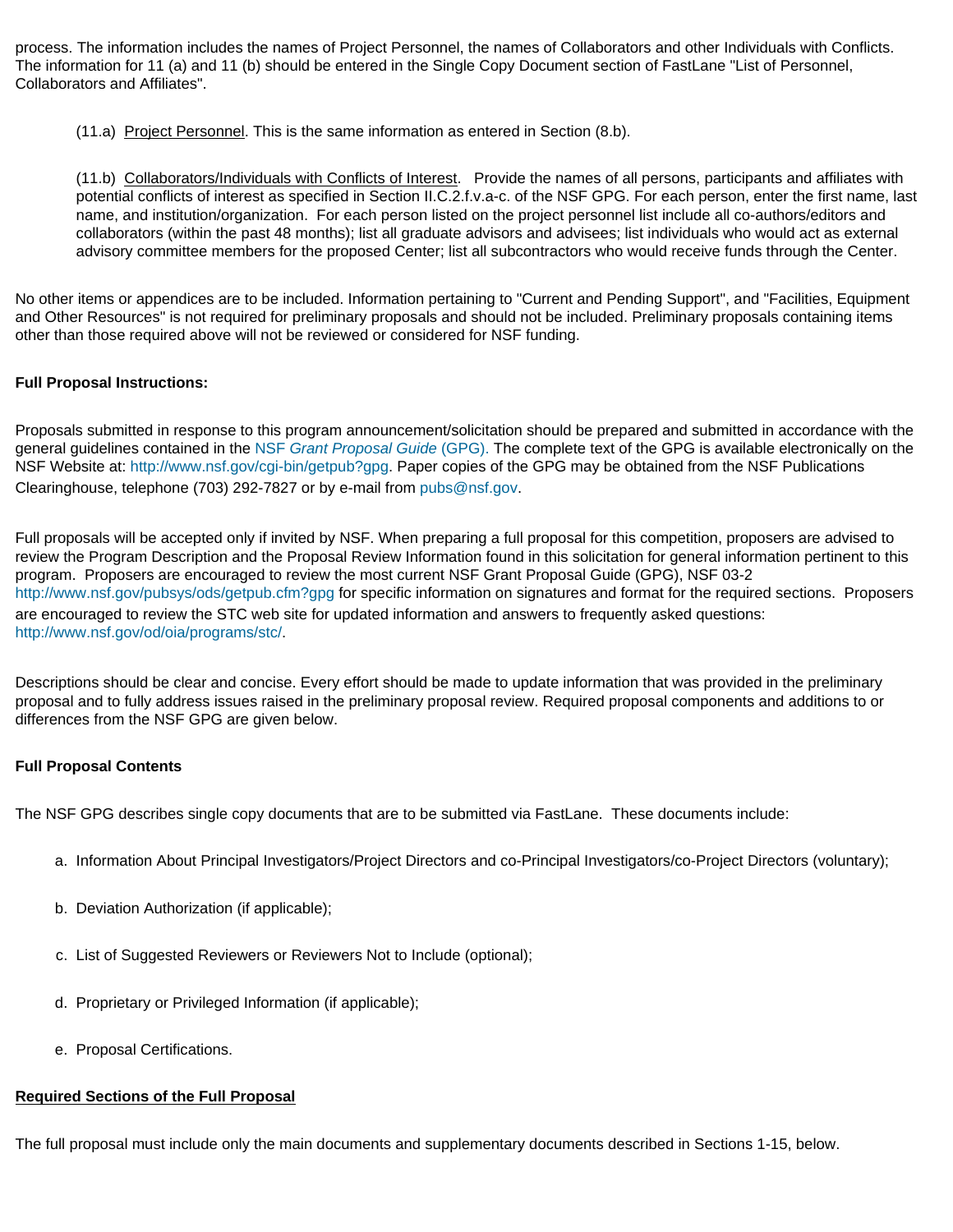(1) Cover Sheet. For planning purposes, June 15, 2005, should be shown as the start date. The full proposal must show the proposed Center Director as the Principal Investigator. Include the pre-proposal number and follow instructions provided in FastLane and GPG.

(2) Project Summary (two-page limit). The summary should be written in the third person and should make a compelling case for a Center. The summary should be informative to other persons working in the same or related fields and, insofar as possible, understandable to a scientifically or technically literate lay reader. Include the Center name, Director name, and name of lead institution at top of the first page. Write a clear description of the Center, provide a rationale for the Center; and state the mission and vision of the Center. Provide highlights of: its distinguishing features, multidisciplinary or disciplinary focus; the proposed research goals and goals for education of U.S. students in the Center; the integrative nature of the Center; the diversity goals of the Center; and the knowledge transfer strategy of the Center. Briefly indicate the unique opportunities that the Center will provide. Articulate the potential legacy and national impact of the Center if funded. Identify all partner institutions and describe the major contribution of each to the integrated Center activities. The merit review criteria must be addressed in separate statements (see GPG for additional instructions).

# (3) Table of Contents.

(4) Project Description (exclude Results from Prior NSF Support)-- The Project Description must contain Sections (4.a) through (4.f) and is limited to 25 pages including tables and illustrations. The broader impacts resulting from the proposed project must be addressed and described as an integral part of the narrative.

(4.a) Rationale for Center Concept (one-page limit) -- Justify the Center approach: explain why a Center is necessary, and what unique opportunities will be provided by the Center; describe the potential legacy and National impact of the Center if funded; describe what will be achieved by the Center mode that could not be achieved with group or individual support; provide the strategic plan and the long-term goals of the integrated Center; describe the integrative nature of the proposed Center.

(4.b) Narrative Description of the Management Plan for the Research, Education and Knowledge Transfer activities of the Integrated Center (three-page limit): Present a management plan for the integrated Center. Name the lead partner organizations responsible and lead/key individuals and their area of responsibility. Provide a clear description of the organizational structure of the integrated Center. Explain the role of each key participant/component of the organizational structure and how the management and coordination of the integrated Center will be accomplished. Include a plan for succession of the leadership of the Center. A figure to explain the organizational relationships may be used. Key areas of responsibility include the Center Direction, Management, Education, and Knowledge Transfer. Explain the approach for integrating and managing all partners involved in the research, education, and knowledge transfer activities. Describe the approach to be used to focus Center activities, how research projects will be selected and integrated with each other and with the education activities in the Center, how funds and equipment will be allocated across the Center activities and among partners, and how the involvement of all groups will be managed in the research and education activities of the Center. A description of a diverse external advisory group to provide guidance and advice to the Center on all activities is required. If a proposal is selected for a site visit, NSF will require additional information on the overall management plan for the Center.

(4.c) Narrative description of the Research Objectives of the Integrated Center(ten-page limit): State the overall vision and the goals of the Center research and provide a tentative timetable for achieving the goal(s). Name the lead partner organizations responsible and lead/key individuals. Describe the proposed research areas/themes, how they integrate with each other to realize the Center's research vision, and provide timelines for the activities. Provide a research plan with sufficient detail to allow assessment of the scientific merit and to justify the necessity for the Center mode of operation. Organize the description according to research topics or goals. Indicate the role of each partner/participant in the research topic/goal area. Indicate the potential impact or expected significance the Center's research will have on the Nation's scientific and/or technological base. The research focus should be sufficiently long term to justify a Center form of organization and flexible enough to permit change as the research proceeds. Include a description of current activities in research and, if the proposed Center research is closely related to ongoing research at an existing Center (e.g., an STC, ERC, MRSEC, or national laboratory), explain how the research activities of the proposed Center complement as well as differ from those of the existing Center(s). Explain how the proposed research relates to other state and national research capabilities as well as other related international programs in the proposed fields of research.

(4.d) Narrative description of the Education and Human Resource Development Objectives of the Integrated Center (five-page limit): State the education goals of the integrated Center; describe the rationale for the proposed education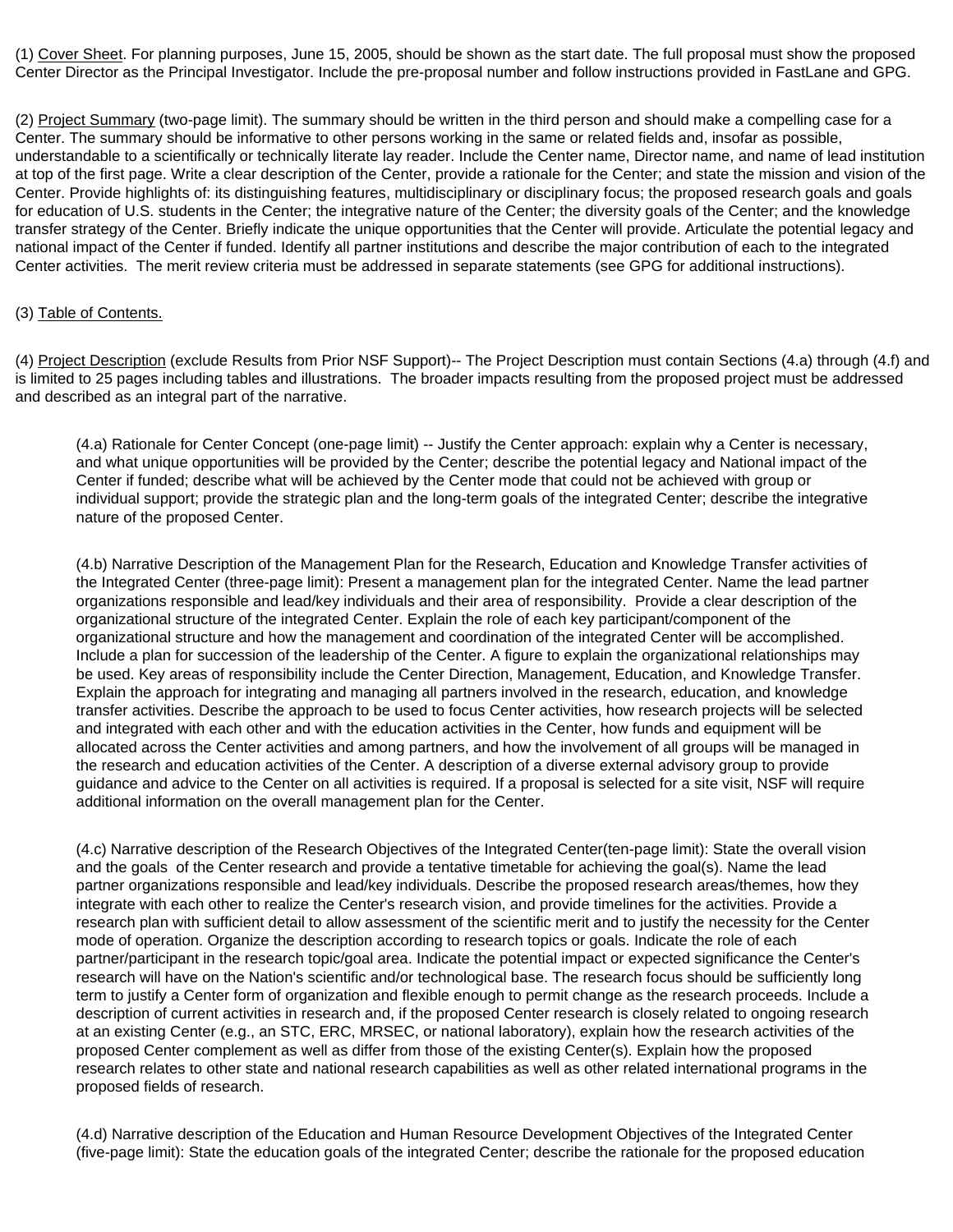goals; provide a plan and timeline to achieve those goals, and explain how and when progress will be measured. Name the lead organizations responsible and lead/key individuals. Explain the contribution of each partner/participant in the education activity. STC education goals must address the educational needs of students participating in the Center research activities and address the educational needs of students in the broader fields of research represented by the STC. The education activities may involve other college and precollege students, faculty, and teachers, as appropriate to the Center's goals. Explain how the education and human resource development goals integrate with the research and organizational partnering opportunities of the Center. Describe plans for attracting and retaining high quality U.S. students in the Center research and education activities. Describe the proposed activities in sufficient detail to allow assessment of their intrinsic merit, potential effectiveness, anticipated contribution toward a diverse, highly competent, and globally-engaged technical and instructional workforce and educated citizenry, and other societal benefits. Provide a summary chart of M.S. and Ph.D. degrees completed during the past three years under the directorship of the proposed Center senior personnel. Indicate average time to complete degree requirements, gender, ethnic origin, and nationality of the degree recipients.

(4.e) Narrative description of the Diversity Objectives of the Integrated Center (three-page limit): Describe the diversity goals to be achieved, provide plans for achieving those goals, and explain how progress will be measured. Describe the diversity of the Center's students (those that have been identified), students of the participating faculty, and the diversity of the participating faculty and partners. Describe plans for increasing diversity through the participation of women and underrepresented minority students and faculty in Center research and education activities. Describe the contribution/role of each partner institution in the diversity plans. Describe the proposed activities in sufficient detail to allow assessment of their intrinsic merit, potential effectiveness, anticipated contribution toward a diverse, highly competent, and globally-engaged technical and instructional workforce and educated populace, and other societal benefits.

(4.f) Narrative description of the Knowledge Transfer Objectives of the Integrated Center (three-page limit): state the knowledge transfer goals of the Center. Describe plans for significant intellectual exchange and resource linkages among various types of institutions and organizations to facilitate knowledge transfer (e.g., public and community groups; schools; colleges and universities such as minority-serving institutions, community colleges, EPSCoR institutions, and others; nonprofit organizations; national laboratories; industry; federal, state, and local governments). Discuss how students and/or faculty will be involved in this activity. Describe plans in sufficient detail to allow assessment of their merit and impact. Describe plans for linking appropriate communities and institutions beyond the sponsoring institution -- other colleges, schools, universities, disciplinary subfields, other disciplines, nonprofit research organizations, government laboratories, industry, state, local, and/or international entities -- to enhance involvement and knowledge transfer. Linkages should involve significant intellectual exchange and resource commitments such as funds, facilities, and/or people, in both directions between the sponsoring institution and partners, and may involve internships. Partnerships and likages beyond the boundaries of the academic institution should be emphasized. Explain the role of each partner/participant in the Center's knowledge transfer activities. Explain the role of international collaborations and shared experimental facilities, as appropriate.

(5) Facilities and Equipment. This form must support the description of the infrastructure of the Center in the body of the proposal, Section (12), by describing the equipment and facilities available to the proposed Center.

(6) Budget and Budget Justification. Provide a budget for each of the five years. FastLane will automatically provide a cumulative budget. The proposed budget should be consistent with the needs and complexity of the proposed activity. The budget and budget justification should account for start-up time at the commencement of the Center activities. The Center management and education positions will require full-time lead personnel paid through the Center budget. Funds allocated for research, education, and knowledge transfer areas must be discernible. Cost sharing is required at a level of 30% (no more, no less) of the total amount of funds to be provided by NSF if the Center is funded. The proposed cost sharing must be shown on line M of the proposal budget as follows: the lead institution budget should show the total cost sharing (cash and in-kind) from all sources, including all subawardees. Each subawardee budget should show the total (cash and in-kind) cost sharing for the individual institution for the period covered by the budget sheet. In the budget justification, itemize by source and amount the cash and in-kind cost sharing reported on line M. The amounts for cost sharing reported on the budget form Line M should correspond to the amounts reported in the cost sharing table (Table 1) of Section (13) below.

Submit a separate budget and budget justification (two-page limit) for each participating institution in cases where a subcontract exceeds \$100,000 per year. Identify items of equipment costing more than \$10,000. Full justification for the latter is required. Individual graduate students may not be supported for a period in excess of five years.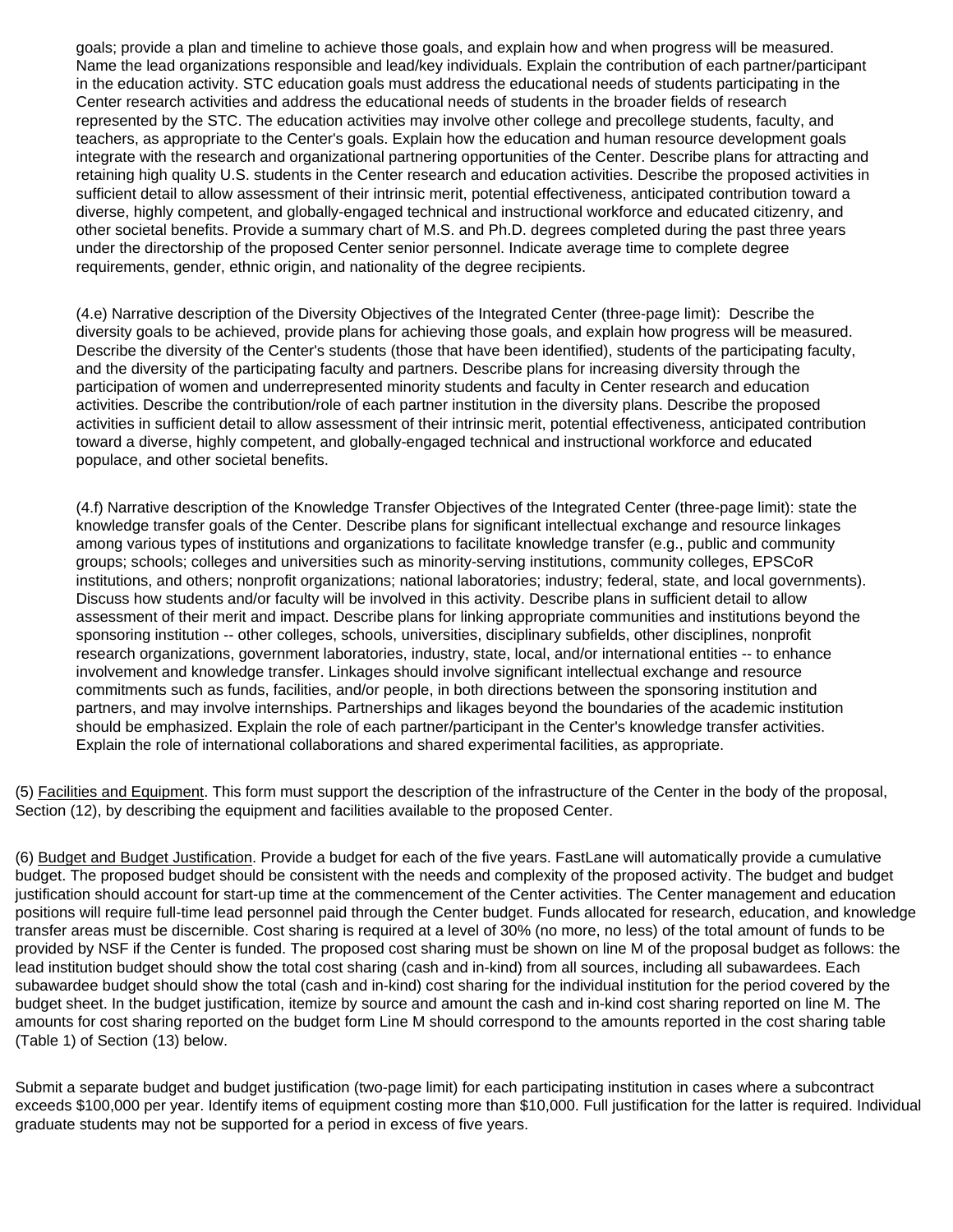NSF will not provide salary support for scientists, engineers, or educators employed by Federal agencies or Federally Funded Research and Development Centers. For participants at foreign organizations, NSF will consider support only for the U.S. portion of the collaborative projects involving U.S. and foreign institutions.

(7) References Cited. Section not to exceed five pages.

(8) Biographical Sketches (two page limit per person). Biographical sketches are required for all key participants (e.g., the Center Director, Deputy Director, Education Coordinator, Knowledge Transfer Coordinator, Research Coordinator, Research Group Leaders, etc.). Use GPG instructions for sections II.C.2.f. Collaborations should be included with the list of Collaborators in Section (16.c) below. Copies of publications should not be included or sent to NSF.

(9) Current and Pending Support. (not required - do not complete this section)

**Special Information and Required Supplementary Documents (Sections 10-12):** (Required information to be entered in the Supplementary Documents section in FastLane)

(10 a.) Partner Institutions and (10 b.) Project Personnel. The Partner Institutions and Project Personnel that were required in preliminary proposal Sections (8.a) and (8.b) as part of the preliminary proposal (see Preliminary proposal Preparation Instructions) must be updated to reflect any changes occurring since the time of preliminary proposal submission. In addition, provide the names of External Advisory Committee Members appointed (if any) and their affiliations.

(11) Ethics and Intellectual Property Rights (one-page limit). Provide a clear statement of the proposed Center's policies on ethics and intellectual property rights. If a proposal is selected for a site-visit, a more detailed description of the lead institution's official policy will be required covering cross-disciplinary and multi-institutional activities of the Center, Center and subawardee staff, including faculty, visiting faculty, industrial fellows, postdoctoral researchers, and graduate and undergraduate students. Discussion should include the nature of the research, methodologies used, ownership of research and ideas, and roles and responsibilities regarding intellectual property. A program of ethics training within the cross-disciplinary and multi-institutional context of the Center, for all Center and subawardee staff, including faculty, visiting faculty, industrial fellows, postdoctoral researchers, graduate and undergraduate students, is required. Training topics should include the nature of the research, methodologies used, ownership of research and ideas, and roles and responsibilities regarding intellectual property.

(12) Shared Experimental Facilities (four-page limit). Where appropriate, describe the shared facilities to be established, including specific major research instrumentation, and plans for the development of new instrumentation. Describe plans for maintaining and operating the facilities, including staffing, provisions for user fees, and plans for ensuring shared access by all partners and outside users. Distinguish between existing facilities/instrumentation (and their location) and any that will be developed by the Center.

# **Required Information to be submitted to NSF via FastLane in the Single Copy Documents Section**

(13) Projected Committed Funding by Source (one-page limit). Produce a table using the format shown in Table 1 (below). Indicate the expected annual level of total support committed from each source (i.e., NSF, academic institutions, industry, state and local governments, other federal agencies, international and other sources). For each of the five years, indicate whether the support is cash, or in-kind (space, faculty and staff positions, time of industrial personnel spent in the Center, capital equipment, and other in-kind commitments).

|                                    |         | Year 1         |         | Year 2        |         | Year 3            |         | Year 4        |         | Year 5         |  |
|------------------------------------|---------|----------------|---------|---------------|---------|-------------------|---------|---------------|---------|----------------|--|
| <b>Committed</b><br><b>Funding</b> | Cash \$ | In-<br>Kind \$ | Cash \$ | In-Kind<br>\$ | Cash \$ | $In-$<br>Kind $$$ | Cash \$ | In-Kind<br>\$ | Cash \$ | ln-<br>Kind \$ |  |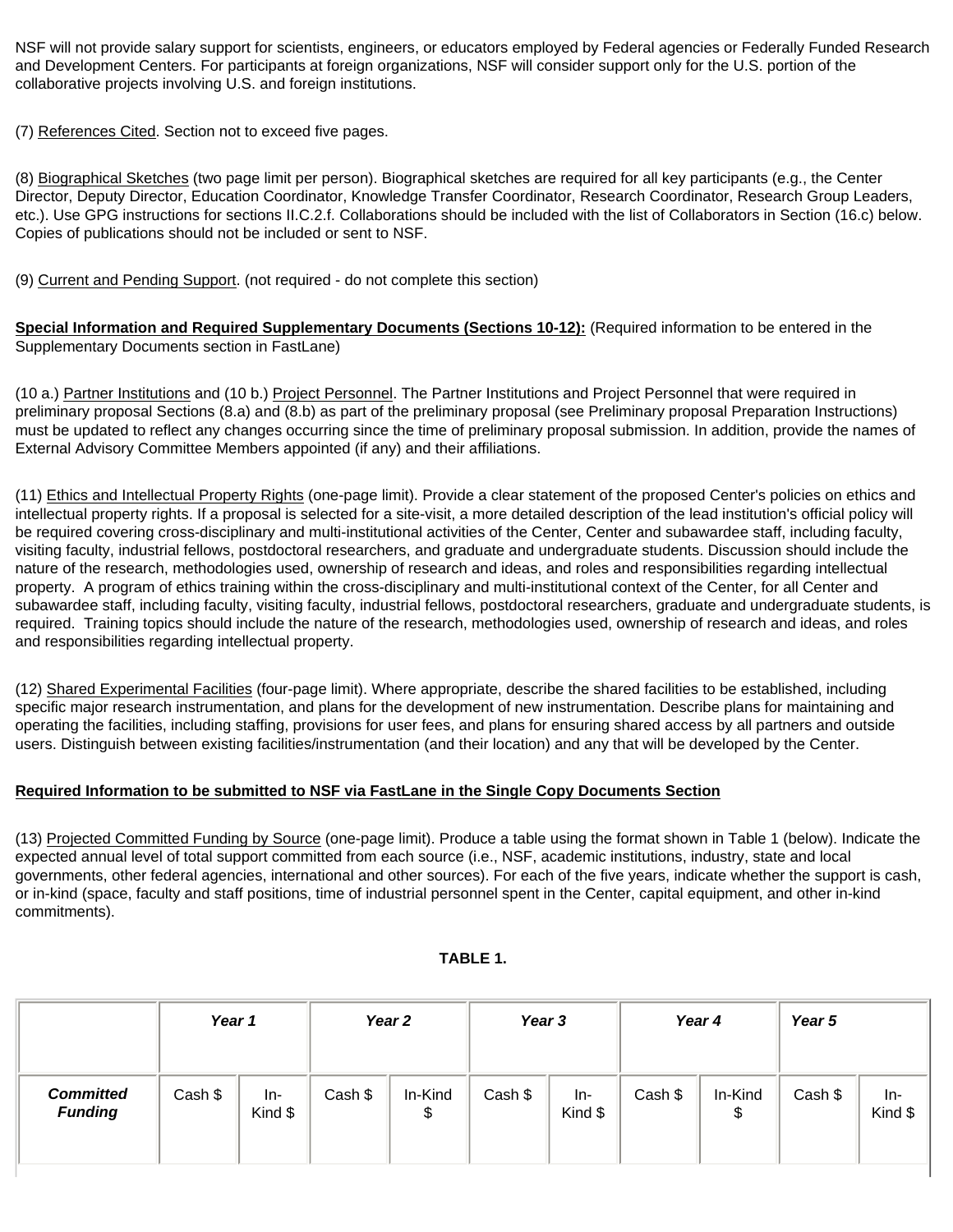| <b>NSF</b>                              |  |  |  |  |  |
|-----------------------------------------|--|--|--|--|--|
| <b>Academic</b>                         |  |  |  |  |  |
| <b>Institutions</b>                     |  |  |  |  |  |
| (include each<br>contributor)           |  |  |  |  |  |
| <b>Industry</b>                         |  |  |  |  |  |
| State/Local                             |  |  |  |  |  |
| Govt.                                   |  |  |  |  |  |
| <b>Other Federal</b><br><b>Agencies</b> |  |  |  |  |  |
| <b>International</b>                    |  |  |  |  |  |
| <b>Total</b>                            |  |  |  |  |  |

(14) Institutional and other Sector Support (one-page limit). Outline the lead institution's commitment: dollars, space (new space and/or renovations to existing facilities), faculty and staff positions, capital equipment, and access to facilities and instrumentation. Major commitments of partner institutions should also be provided. Indicate dollar value where possible; otherwise, describe how the commitment contributes to realizing the strategic goals of the integrated Center. Describe other-sector support that has been committed, including space, funds, facilities, and personnel for the Center.

(15) Information for items (15.a) and (15.b) should be entered in the Single Copy Document section of FastLane "List of Personnel, Collaborators, and Affiliates".

(15.a) Project Personnel (update the information that was provided in the preliminary proposal and in Section (10.b) above.

(15.b) List of Collaborators/Individuals with Conflicts of Interest. Update the names (first name, last name, affiliation) of all persons, participants and affiliates with conflicts of interest as specified in Section II.C.5.e.i-iii of the NSF GPG. Specifically, include the following for each person listed on the project personnel list: all co-authors and collaborators (within the past 48 months); all graduate advisors and advisees; individuals who would act as external advisory committee members for the proposed Center; name all subcontractors who would receive funds through the Center.

No other items are to be included in the full proposal. Full proposals containing items other than those described above will not be reviewed.

Proposers are reminded to identify the program announcement/solicitation number (03-550) in the program announcement/solicitation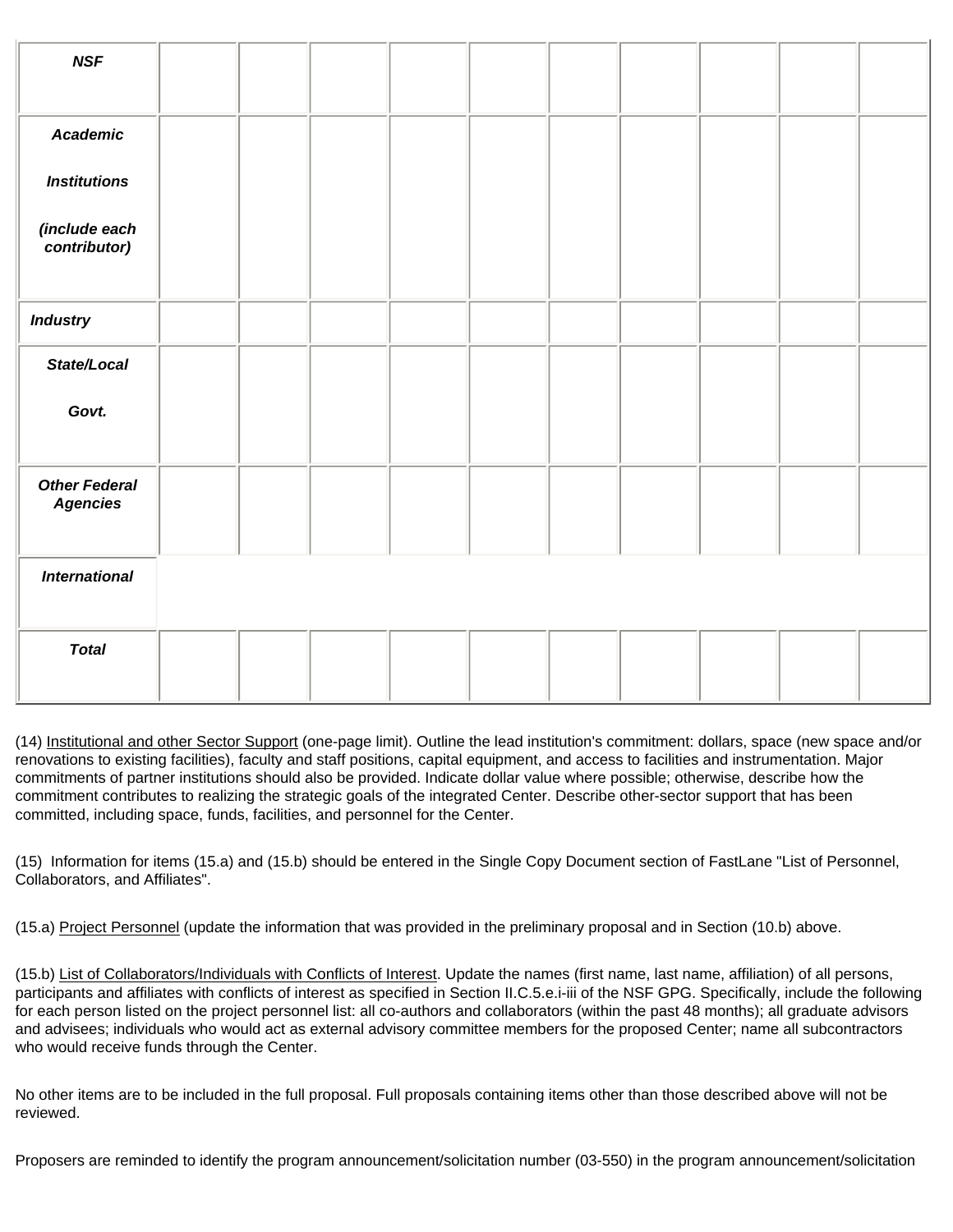<span id="page-16-0"></span>block on the proposal Cover Sheet. Compliance with this requirement is critical to determining the relevant proposal processing guidelines. Failure to submit this information may delay processing.

#### **B. Budgetary Information**

## **Cost Sharing:**

Proposed STC annual budgets may range from \$1.5M to \$4.0M per year of NSF support. Preliminary proposals and full proposals outside this range will be ineligible and will not be reviewed or considered for support.

For eligibility purposes, cost sharing at a level of 30% of the requested total amount of NSF funds (no more, no less) is required for all preliminary and full proposals submitted in response to this solicitation. Cost sharing will be required at a level of 30% of the total amount provided by NSF (no more, no less) for any STC funded by NSF. Preliminary proposals and full proposals without the required amount of cost sharing will be ineligible and will not be reviewed or considered for funding.

The lead institution of the STC is responsible for the full cost sharing required. The full cost shared amount may be derived from any number of non-federal sources, but the lead institution must ultimately certify that the full amount is available. The preliminary and full proposal must provide details showing all sources and amounts of cost sharing. The cost sharing must be described in the proposal in sufficient detail to allow NSF to determine its impact on the proposed project. The core budget for the Center is expected to include support for all research, education, and knowledge transfer activities including, if proposed, those for undergraduate students and for teachers.

Letters of commitment or general support may not be submitted.

The proposed cost sharing must be shown on Line M on the proposal budget. Documentation of the availability of cost sharing must be included in the proposal. Only items which would be allowable under the applicable cost principles, if charged to the project, may be included as the awardee's contribution to cost sharing. Contributions may be made from any non-Federal source, including non-Federal grants or contracts, and may be cash or in-kind (see OMB Circular A-110, Section 23). It should be noted that contributions counted as cost-sharing toward projects of another Federal agency may not be counted towards meeting the specific cost-sharing requirements of the NSF award. All cost-sharing amounts are subject to audit. Failure to provide the level of cost-sharing reflected in the approved award budget may result in termination of the NSF award, disallowance of award costs and/or refund of award funds to NSF.

#### **Indirect Cost (F&A) Limitations:**

<span id="page-16-1"></span>Not applicable.

#### **C. Due Dates**

Proposals must be submitted by the following date(s):

## **Preliminary Proposals** *(required):*

June 03, 2003

Preliminary proposals are due by 5:00 p.m. local time of the submitting institution.

**Full Proposal Deadline(s)** (due by 5 p.m proposer's local time):

February 10, 2004

Full proposals are by invitation only.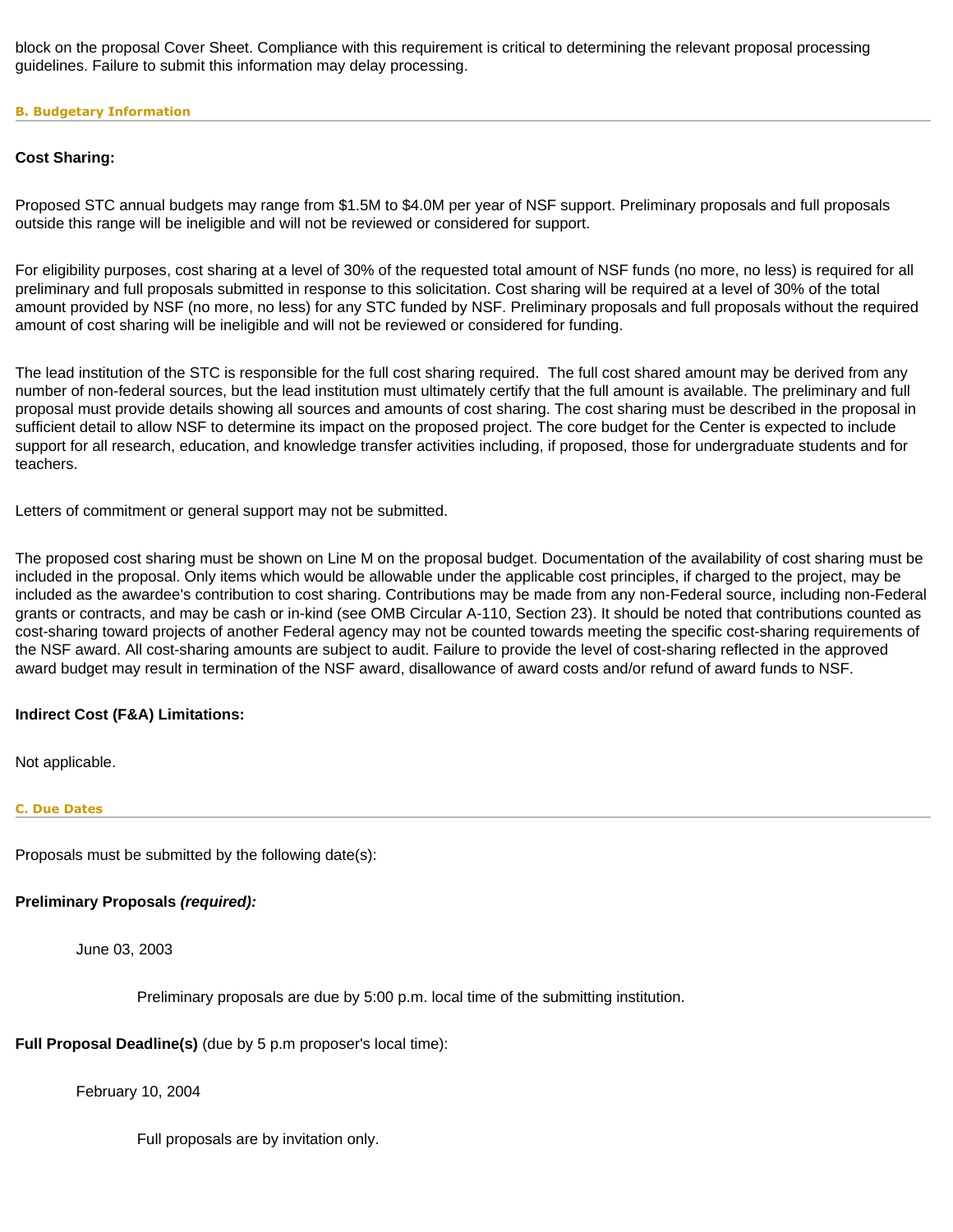<span id="page-17-0"></span>The next STC competition is expected to start three years from this competition.

#### **D. FastLane Requirements**

Proposers are required to prepare and submit all proposals for this announcement/solicitation through the FastLane system. Detailed instructions for proposal preparation and submission via FastLane are available at: [http://www.fastlane.nsf.gov/a1/newstan.htm.](http://www.fastlane.nsf.gov/a1/newstan.htm) For FastLane user support, call the FastLane Help Desk at 1-800-673-6188 or e-mail [fastlane@nsf.gov](mailto:fastlane@nsf.gov). The FastLane Help Desk answers general technical questions related to the use of the FastLane system. Specific questions related to this program announcement/solicitation should be referred to the NSF program staff contact(s) listed in Section VIII of this announcement/solicitation.

*Submission of Electronically Signed Cover Sheets*. The Authorized Organizational Representative (AOR) must electronically sign the proposal Cover Sheet to submit the required proposal certifications (see Chapter II, Section C of the [Grant Proposal Guide](http://www.nsf.gov/pubsys/ods/getpub.cfm?gpg) for a listing of the certifications). The AOR must provide the required electronic certifications within five working days following the electronic submission of the proposal. Proposers are no longer required to provide a paper copy of the signed Proposal Cover Sheet to NSF. Further instructions regarding this process are available on the FastLane Website at: [http://www.fastlane.nsf.gov](http://www.fastlane.nsf.gov/)

#### <span id="page-17-2"></span><span id="page-17-1"></span>**VI. PROPOSAL REVIEW INFORMATION**

#### **A. NSF Proposal Review Process**

Reviews of proposals submitted to NSF are solicited from peers with expertise in the substantive area of the proposed research or education project. These reviewers are selected by Program Officers charged with the oversight of the review process. NSF invites the proposer to suggest, at the time of submission, the names of appropriate or inappropriate reviewers. Care is taken to ensure that reviewers have no conflicts with the proposer. Special efforts are made to recruit reviewers from non-academic institutions, minorityserving institutions, or adjacent disciplines to that principally addressed in the proposal.

The National Science Board approved revised criteria for evaluating proposals at its meeting on March 28, 1997 ([NSB 97-72\)](http://www.nsf.gov/cgi-bin/getpub?nsb9772). All NSF proposals are evaluated through use of the two merit review criteria. In some instances, however, NSF will employ additional criteria as required to highlight the specific objectives of certain programs and activities.

On July 8, 2002, the NSF Director issued [Important Notice 127](http://www.nsf.gov/cgi-bin/getpub?iin127), Implementation of new Grant Proposal Guide Requirements Related to the Broader Impacts Criterion. This Important Notice reinforces the importance of addressing both criteria in the preparation and review of all proposals submitted to NSF. NSF continues to strengthen its internal processes to ensure that both of the merit review criteria are addressed when making funding decisions.

In an effort to increase compliance with these requirements, the January 2002 issuance of the GPG incorporated revised proposal preparation guidelines relating to the development of the Project Summary and Project Description. Chapter II of the GPG specifies that Principal Investigators (PIs) must address both merit review criteria in separate statements within the one-page Project Summary. This chapter also reiterates that broader impacts resulting from the proposed project must be addressed in the Project Description and described as an integral part of the narrative.

Effective October 1, 2002, NSF will return without review proposals that do not separately address both merit review criteria within the Project Summary. It is believed that these changes to NSF proposal preparation and processing guidelines will more clearly articulate the importance of broader impacts to NSF-funded projects.

The two National Science Board approved merit review criteria are listed below (see the [Grant Proposal Guide](http://www.nsf.gov/pubsys/ods/getpub.cfm?gpg) Chapter III.A for further information). The criteria include considerations that help define them. These considerations are suggestions and not all will apply to any given proposal. While proposers must address both merit review criteria, reviewers will be asked to address only those considerations that are relevant to the proposal being considered and for which he/she is qualified to make judgments.

### **What is the intellectual merit of the proposed activity?**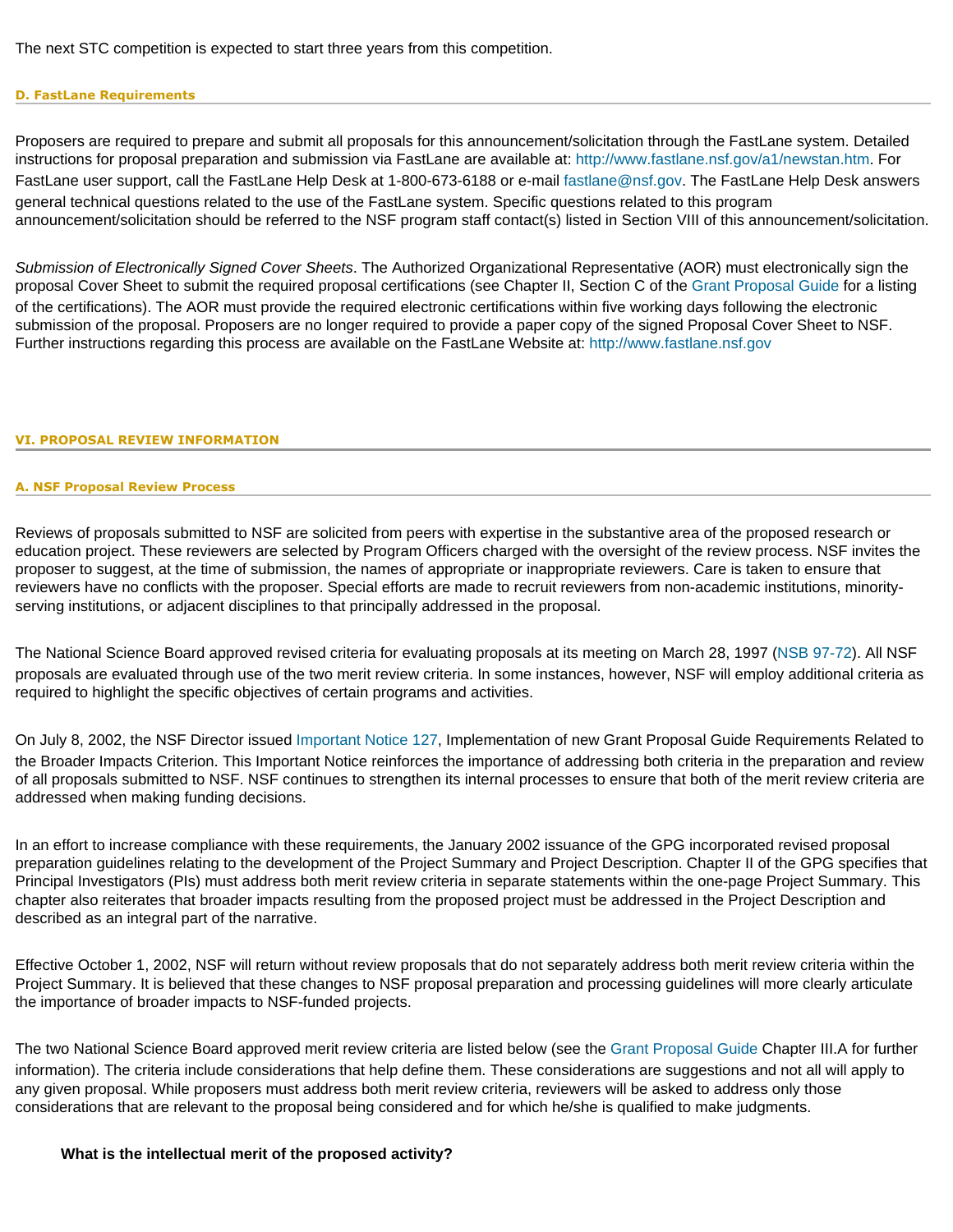How important is the proposed activity to advancing knowledge and understanding within its own field or across different fields? How well qualified is the proposer (individual or team) to conduct the project? (If appropriate, the reviewer will comment on the quality of the prior work.) To what extent does the proposed activity suggest and explore creative and original concepts? How well conceived and organized is the proposed activity? Is there sufficient access to resources?

# **What are the broader impacts of the proposed activity?**

How well does the activity advance discovery and understanding while promoting teaching, training, and learning? How well does the proposed activity broaden the participation of underrepresented groups (e.g., gender, ethnicity, disability, geographic, etc.)? To what extent will it enhance the infrastructure for research and education, such as facilities, instrumentation, networks, and partnerships? Will the results be disseminated broadly to enhance scientific and technological understanding? What may be the benefits of the proposed activity to society?

NSF staff will give careful consideration to the following in making funding decisions:

# *Integration of Research and Education*

One of the principal strategies in support of NSF's goals is to foster integration of research and education through the programs, projects, and activities it supports at academic and research institutions. These institutions provide abundant opportunities where individuals may concurrently assume responsibilities as researchers, educators, and students and where all can engage in joint efforts that infuse education with the excitement of discovery and enrich research through the diversity of learning perspectives. *Integrating Diversity into NSF Programs, Projects, and Activities*

Broadening opportunities and enabling the participation of all citizens -- women and men, underrepresented minorities, and persons with disabilities -- is essential to the health and vitality of science and engineering. NSF is committed to this principle of diversity and deems it central to the programs, projects, and activities it considers and supports.

# **Additional Review Criteria**

For preliminary proposals and full proposals, excellence must be demonstrated in all aspects of each of the above criteria, as well as the following criteria specific to the STC Program: (1) the value-added of funding the activity as a Center; (2) the potential effectiveness of the proposed leadership and management plans; and (3) the integrated nature of the proposed Center's research, education, and knowledge transfer activities.

(1) Value-added of funding the activity as a Center:

Are the identified science and technology challenges of sufficient import, scale, and complexity to justify a center-mode type of investment? Will the proposed Center provide an environment to enable discovery, learning and innovation? Will the Center's research and educational programs make a special contribution to the achievement of a diverse, highly competent, and globallyengaged technical and instructional workforce, and of an educated citizenry? Will any proposed new instruments, shared experimental facilities, and/or databases be of significant value to a broad community of users? Will the Center's partnerships achieve significant intellectual exchange and resource linkage with the school, public, industry, federal, and/or international sectors and thereby foster science and technology in service to society?

(2) Proposed Leadership and Management Plan:

Do the Center Director and the Center management team convincingly demonstrate the vision, experience, and capacity to manage a complex, multi-faceted, and innovative research, education, and knowledge transfer enterprise? What is the succession plan for leadership of the Center? What is the likely effectiveness of the proposed management plan, including the mechanisms for topic selection, resource allocation, progress evaluation, and project termination? Is there documentation of institutional and other commitments to the proposed Center? Is the requested budget appropriate for the scope and complexity of the research, education and knowledge transfer projects proposed?

(3) Integrative Nature of the Proposed Center:

Are the research, educational, and knowledge transfer activities strategically integrated such that the whole is greater than the sum of the parts? Do the partners and participants have an essential role and share goals appropriately in the integrated Center? Does the Center structure promote organizational connections and linkages within and between campuses, schools or the world beyond?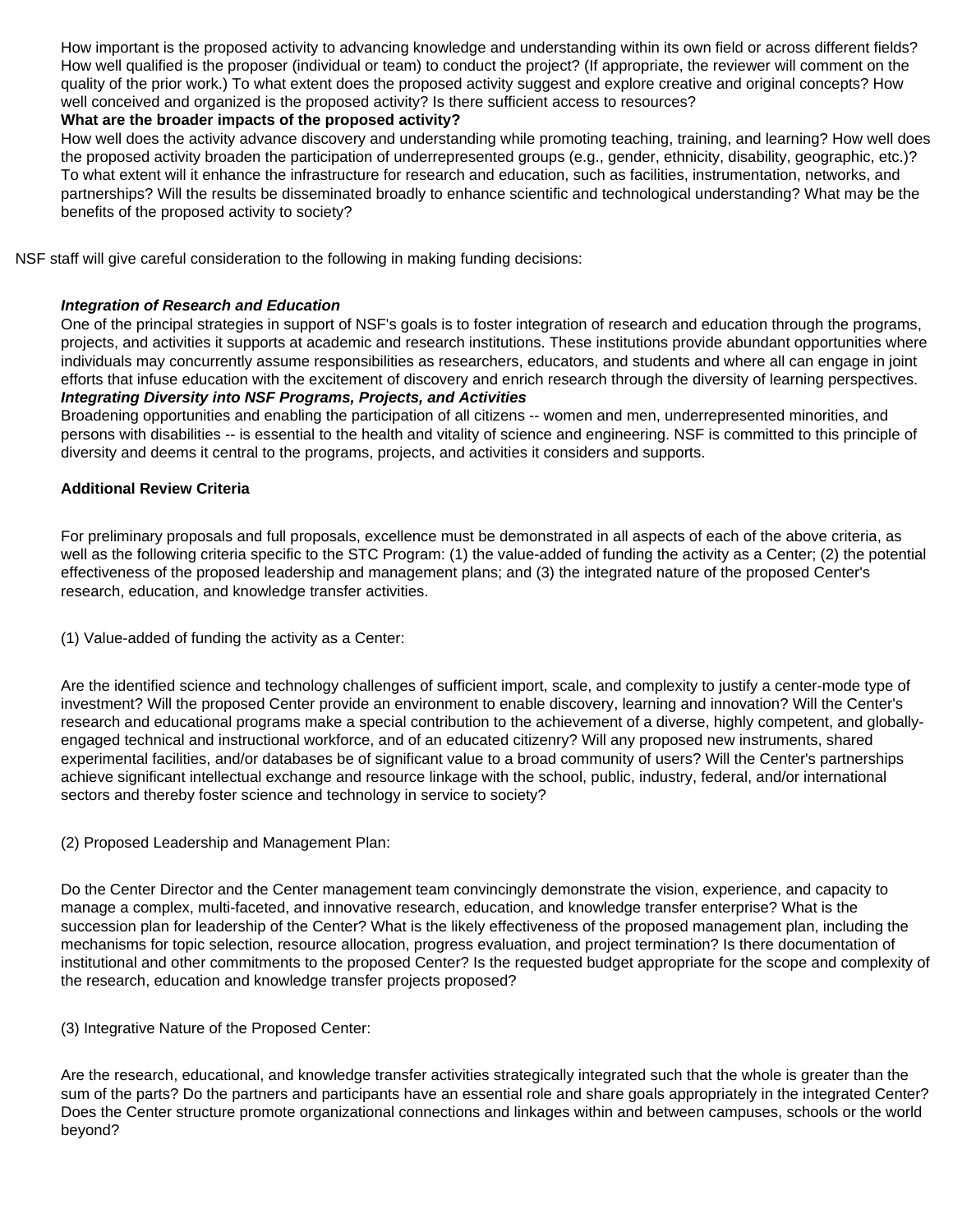# **STC Proposal Review Process for Preliminary and Full Proposals**

The STC Program will evaluate proposals in a multi-phase merit review process. In order to reduce the cost of proposal preparation and the workload on the scientific community, NSF will utilize a preliminary proposal phase. Preliminary proposals will be evaluated by panels of individuals intellectually distinguished in their fields and experienced in integrative science, mathematics, engineering and technology research, and education partnerships. The panelists will be asked to base their comments on the review criteria described above and to give special attention to vision and potential impact of the research proposed. NSF will notify applicants of the results of the preliminary proposal competition on or before October 15, 2003.

Proposing institutions whose preliminary proposals are judged most promising and are recommended by the panel will be invited to submit full proposals that will be evaluated by both ad hoc mail and panel review using the selection criteria listed above with special attention given to the integrative nature of the proposed Center. Full proposals will be accepted only by invitation. The full proposal review panel will use the above criteria to identify a small number of full proposals deemed worthy of site-visit reviews; the other proposals will be declined. NSF will notify all invited proposers as to whether they will be declined or site-visited by May 2004.

## **Site Visit Review Criteria and Award Selection Process**

For proposals that are selected for a site visit, the site visit review will consider the above criteria and the vision and potential legacy of the proposed center. It will focus on unresolved issues identified earlier in the review process, and will give special attention to the proposed plans for management and leadership of the Center. Foundation staff will provide additional information regarding the site visit review in advance of the meeting.

A comprehensive review of all proposals that are site-visited will be conducted by an external ad hoc STC Advisory Committee. The Advisory Committee will provide a brief statement and will develop a list recommending proposals in priority order to be funded by NSF. In developing its recommendations for awards, this committee will consider: the relative merit of the STC proposals using the criteria listed above, the potential national impact and legacy of the proposed activity, the balance of awards among scientific fields, geographical distribution, and the combined ability of the proposed Centers to meet the objectives of the STC Program. In developing funding recommendations to the Director and the Director's Review Board, NSF management will consider the STC Advisory Committee's recommendations. NSF expects to announce the final results of this STC competition around March 2005.

## <span id="page-19-0"></span>**B. Review Protocol and Associated Customer Service Standard**

All proposals are carefully reviewed by at least three other persons outside NSF who are experts in the particular field represented by the proposal. Preliminary proposals and invited full proposals submitted in response to this solicitation will be reviewed as described herein.

Reviewers will be asked to formulate a recommendation to either support or decline each proposal. The Program Officer assigned to manage the proposal's review will consider the advice of reviewers and will formulate a recommendation.

A summary rating and accompanying narrative will be completed and submitted by each reviewer. In all cases, reviews are treated as confidential documents. Verbatim copies of reviews, excluding the names of the reviewers, are sent to the Principal Investigator/Project Director by the Program Director. In addition, the proposer will receive an explanation of the decision to award or decline funding.

NSF is striving to be able to tell applicants whether their proposals have been declined or recommended for funding within six months. The time interval begins on the date of receipt. The interval ends when the Division Director accepts the Program Officer's recommendation.

<span id="page-19-1"></span>In all cases, after programmatic approval has been obtained, the proposals recommended for funding will be forwarded to the Division of Grants and Agreements for review of business, financial, and policy implications and the processing and issuance of a grant or other agreement. Proposers are cautioned that only a Grants and Agreements Officer may make commitments, obligations or awards on behalf of NSF or authorize the expenditure of funds. No commitment on the part of NSF should be inferred from technical or budgetary discussions with a NSF Program Officer. A Principal Investigator or organization that makes financial or personnel commitments in the absence of a grant or cooperative agreement signed by the NSF Grants and Agreements Officer does so at their own risk.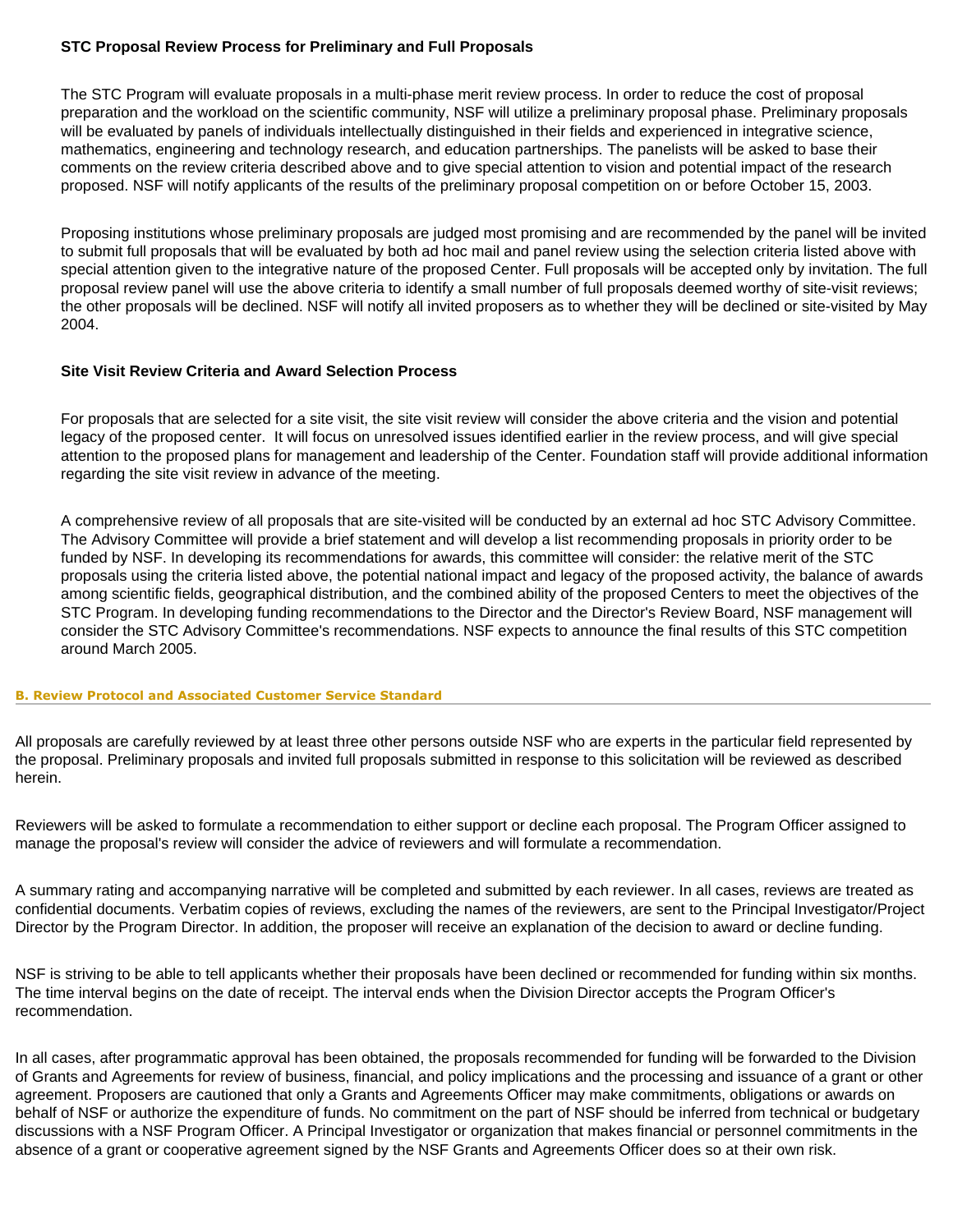<span id="page-20-0"></span>

|  | VII. AWARD ADMINISTRATION INFORMATION |  |
|--|---------------------------------------|--|
|--|---------------------------------------|--|

#### **A. Notification of the Award**

Notification of the award is made to *the submitting organization* by a Grants Officer in the Division of Grants and Agreements. Organizations whose proposals are declined will be advised as promptly as possible by the cognizant NSF Program Division administering the program. Verbatim copies of reviews, not including the identity of the reviewer, will be provided automatically to the Principal Investigator. (See section VI.A. for additional information on the review process.)

#### <span id="page-20-1"></span>**B. Award Conditions**

An NSF award consists of: (1) the award letter, which includes any special provisions applicable to the award and any numbered amendments thereto; (2) the budget, which indicates the amounts, by categories of expense, on which NSF has based its support (or otherwise communicates any specific approvals or disapprovals of proposed expenditures); (3) the proposal referenced in the award letter; (4) the applicable award conditions, such as Grant General Conditions (NSF-GC-1); \* or Federal Demonstration Partnership (FDP) Terms and Conditions \* and (5) any announcement or other NSF issuance that may be incorporated by reference in the award letter. Cooperative agreement awards also are administered in accordance with NSF Cooperative Agreement Terms and Conditions (CA-1). Electronic mail notification is the preferred way to transmit NSF awards to organizations that have electronic mail capabilities and have requested such notification from the Division of Grants and Agreements.

\*These documents may be accessed electronically on NSF's Website at [http://www.nsf.gov/home/grants/grants\\_gac.htm](http://www.nsf.gov/home/grants/grants_gac.htm). Paper copies may be obtained from the NSF Publications Clearinghouse, telephone (703) 292-7827 or by e-mail from [pubs@nsf.gov](mailto:pubs@nsf.gov).

More comprehensive information on NSF Award Conditions is contained in the NSF *Grant Policy Manual* (GPM) Chapter II, available electronically on the NSF Website at<http://www.nsf.gov/cgi-bin/getpub?gpm>. The GPM is also for sale through the Superintendent of Documents, Government Printing Office (GPO), Washington, DC 20402. The telephone number at GPO for subscription information is (202) 512-1800. The GPM may be ordered through the GPO Website at [http://www.gpo.gov](http://www.gpo.gov/).

#### **Special Award Conditions:**

STC awards are made in the form of Cooperative Agreements. The STC Cooperative Agreements will have an extensive section of Special Conditions relating to the period of performance, statement of work, awardee responsibilities, NSF responsibilities, joint NSFawardee responsibilities, funding and funding schedule, reporting requirements, key personnel, and other conditions. NSF has responsibility for providing general oversight and monitoring of STCs to help assure effective performance and administration, as well as facilitating any coordination among the STCs as necessary to further the objectives of the STC program. Prior to finalizing the Cooperative Agreement, a retreat of the Center's key personnel to address strategic planning of the STC will be required.

#### <span id="page-20-2"></span>**C. Reporting Requirements**

For all multi-year grants (including both standard and continuing grants), the PI must submit an annual project report to the cognizant Program Officer at least 90 days before the end of the current budget period.

Centers awarded a Cooperative Agreement will be required to submit annual reports on progress and plans, which will be used as a basis for performance review and determining the level of continued funding. To support this review and the management of a Center, STCs will also be required to develop a set of management and performance indicators for submission annually to NSF via an NSF evaluation technical assistance contractor. Part of this reporting will take the form of a database that will be owned by the institution and eventually made available to an evaluation contractor. This database will capture specific information to demonstrate progress towards achieving the goals of the program. Such reporting requirements will be included in the Cooperative Agreement which is binding between the academic institution and the NSF.

Within 90 days after the expiration of an award, the PI also is required to submit a final project report. Failure to provide final technical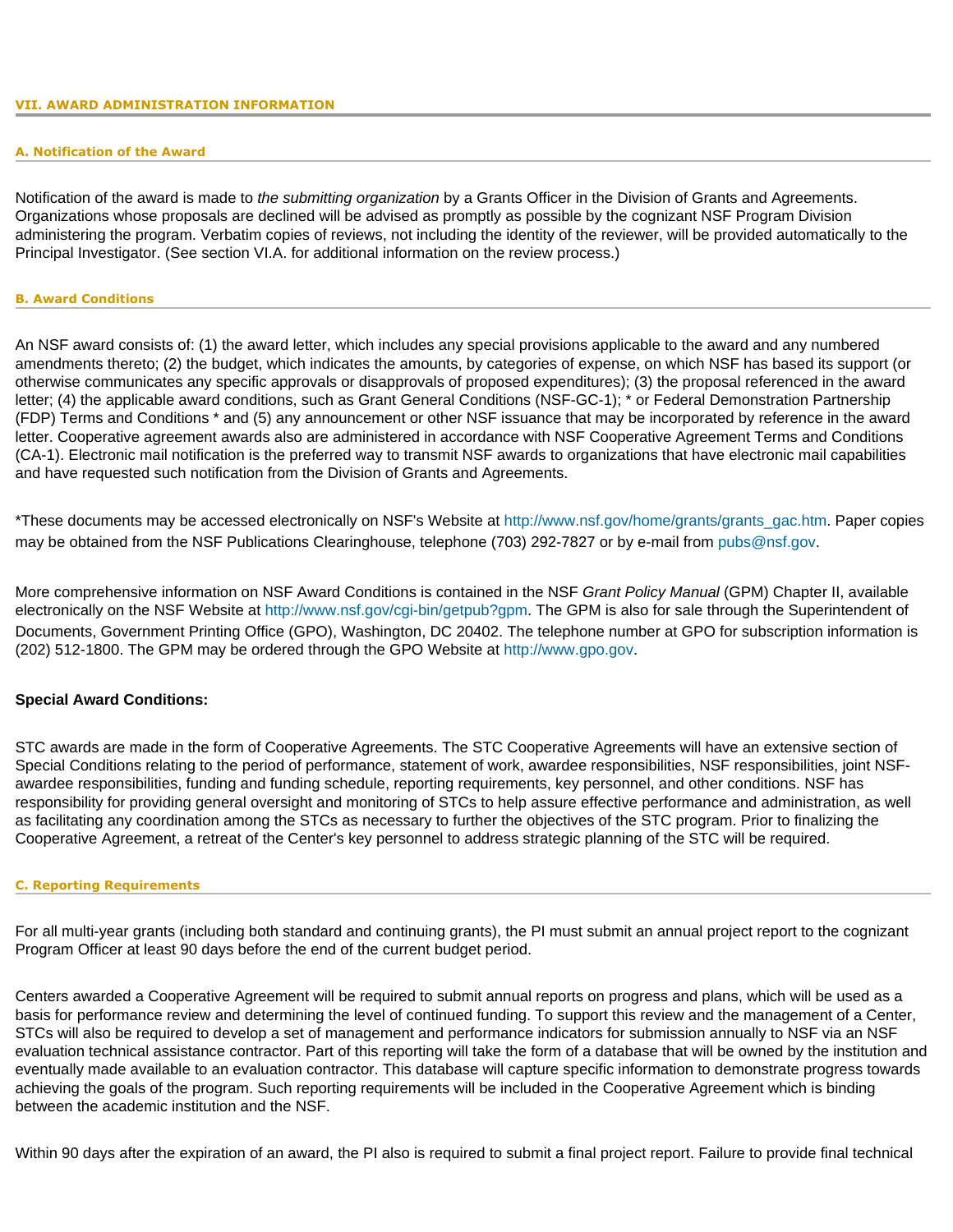reports delays NSF review and processing of pending proposals for the PI and all Co-PIs. PIs should examine the formats of the required reports in advance to assure availability of required data.

<span id="page-21-0"></span>PIs are required to use NSF's electronic project reporting system, available through FastLane, for preparation and submission of annual and final project reports. This system permits electronic submission and updating of project reports, including information on project participants (individual and organizational), activities and findings, publications, and other specific products and contributions. PIs will not be required to re-enter information previously provided, either with a proposal or in earlier updates using the electronic system.

#### **VIII. CONTACTS FOR ADDITIONAL INFORMATION**

General inquiries regarding this program should be made to:

• Margaret E.M. Tolbert, Senior Advisor, Office of the Director, Office of Integrative Activities, 1270 N, telephone: (703) 292-8040, fax: (703) 292-9040, email: [mtolbert@nsf.gov](mailto:mtolbert@nsf.gov)

General questions pertaining to this solicitation may be sent electronically to [stc@nsf.gov](mailto:stc@nsf.gov).

Office of Integrative Activities, Science and Technology Centers (STC): Integrative Partnerships Program National Science Foundation Room 1270 4201 Wilson Boulevard Arlington, VA 22230, telephone: 703-292-8040

For questions related to the use of FastLane, contact:

- Office of Integrative Activities, telephone: 703-292-8040, email: [oiaflrep@nsf.gov](mailto:oiaflrep@nsf.gov)
- <span id="page-21-1"></span>• FastLane Help Desk, telephone: 1-800-673-6188, email: [fastlane@nsf.gov](mailto:fastlane@nsf.gov)

#### **IX. OTHER PROGRAMS OF INTEREST**

The NSF *Guide to Programs* is a compilation of funding for research and education in science, mathematics, and engineering. The NSF *Guide to Programs* is available electronically at [http://www.nsf.gov/cgi-bin/getpub?gp.](http://www.nsf.gov/cgi-bin/getpub?gp) General descriptions of NSF programs, research areas, and eligibility information for proposal submission are provided in each chapter.

Many NSF programs offer announcements or solicitations concerning specific proposal requirements. To obtain additional information about these requirements, contact the appropriate NSF program offices. Any changes in NSF's fiscal year programs occurring after press time for the *Guide to Programs* will be announced in the NSF [E-Bulletin](http://www.nsf.gov/home/ebulletin), which is updated daily on the NSF Website at <http://www.nsf.gov/home/ebulletin>, and in individual program announcements/solicitations. Subscribers can also sign up for NSF's [Custom News Service](http://www.nsf.gov/home/cns/start.htm) [\(http://www.nsf.gov/home/cns/start.htm](http://www.nsf.gov/home/cns/start.htm)) to be notified of new funding opportunities that become available.

#### **ABOUT THE NATIONAL SCIENCE FOUNDATION**

The National Science Foundation (NSF) funds research and education in most fields of science and engineering. Awardees are wholly responsible for conducting their project activities and preparing the results for publication. Thus, the Foundation does not assume responsibility for such findings or their interpretation.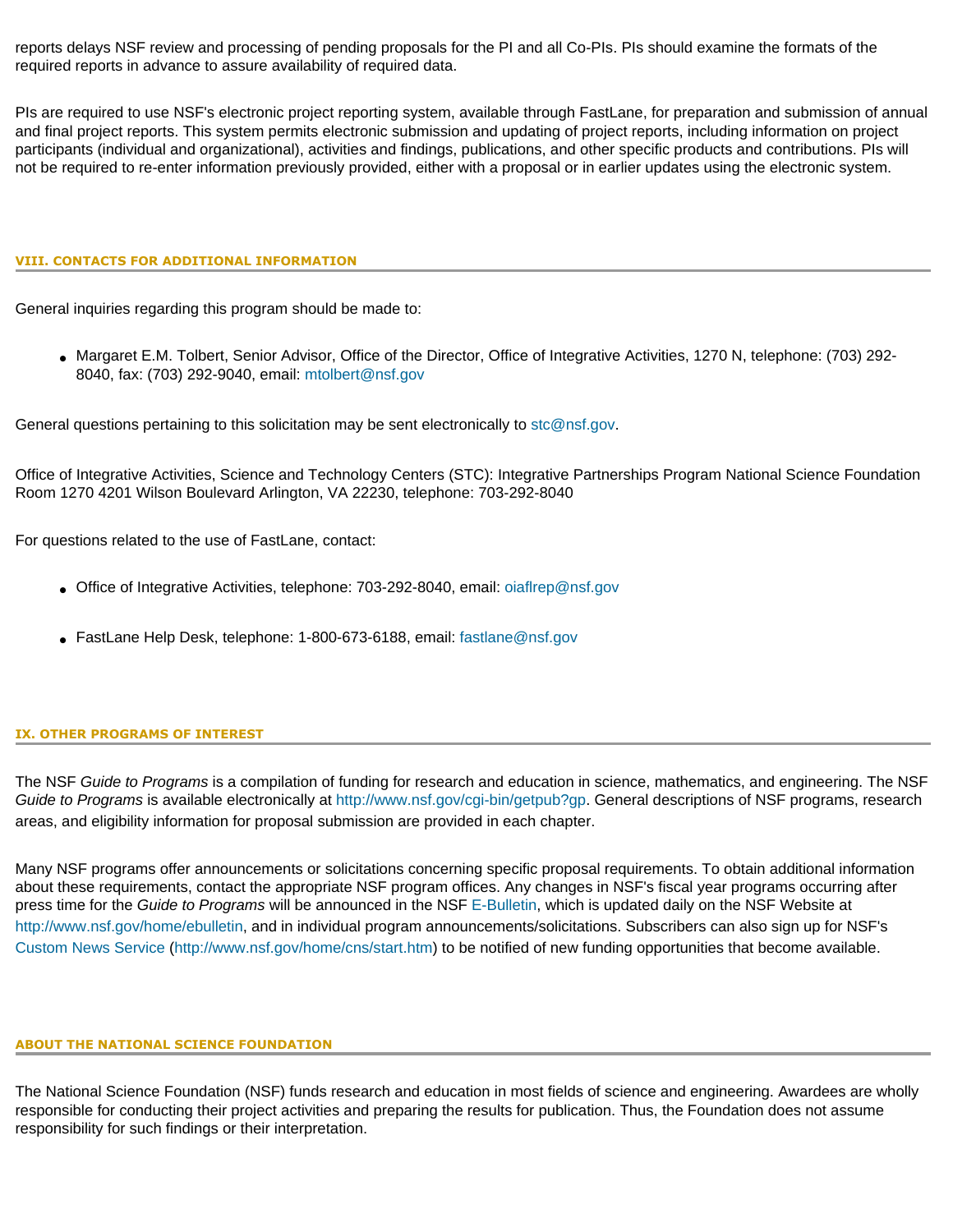NSF welcomes proposals from all qualified scientists, engineers and educators. The Foundation strongly encourages women, minorities and persons with disabilities to compete fully in its programs. In accordance with Federal statutes, regulations and NSF policies, no person on grounds of race, color, age, sex, national origin or disability shall be excluded from participation in, be denied the benefits of, or be subjected to discrimination under any program or activity receiving financial assistance from NSF, although some programs may have special requirements that limit eligibility.

*Facilitation Awards for Scientists and Engineers with Disabilities* (FASED) provide funding for special assistance or equipment to enable persons with disabilities (investigators and other staff, including student research assistants) to work on NSF-supported projects. See the GPG Chapter II, Section D.2 for instructions regarding preparation of these types of proposals.

The National Science Foundation promotes and advances scientific progress in the United States by competitively awarding grants and cooperative agreements for research and education in the sciences, mathematics, and engineering.

To get the latest information about program deadlines, to download copies of NSF publications, and to access abstracts of awards, visit the NSF Website at [http://www.nsf.gov](http://www.nsf.gov/)

| • Location:                                            | 4201 Wilson Blvd. Arlington, VA 22230 |
|--------------------------------------------------------|---------------------------------------|
| • For General Information<br>(NSF Information Center): | (703) 292-5111                        |
| • TDD (for the hearing-impaired):                      | (703) 292-5090 or (800) 281-8749      |
| • To Order Publications or Forms:                      |                                       |
| Send an e-mail to:                                     | pubs@nsf.gov                          |
| or telephone:                                          | (703) 292-7827                        |
| • To Locate NSF Employees:                             | (703) 292-5111                        |
|                                                        |                                       |

#### **PRIVACY ACT AND PUBLIC BURDEN STATEMENTS**

The information requested on proposal forms and project reports is solicited under the authority of the National Science Foundation Act of 1950, as amended. The information on proposal forms will be used in connection with the selection of qualified proposals; project reports submitted by awardees will be used for program evaluation and reporting within the Executive Branch and to Congress. The information requested may be disclosed to qualified reviewers and staff assistants as part of the proposal review process; to applicant institutions/grantees to provide or obtain data regarding the proposal review process, award decisions, or the administration of awards; to government contractors, experts, volunteers and researchers and educators as necessary to complete assigned work; to other government agencies needing information as part of the review process or in order to coordinate programs; and to another Federal agency, court or party in a court or Federal administrative proceeding if the government is a party. Information about Principal Investigators may be added to the Reviewer file and used to select potential candidates to serve as peer reviewers or advisory committee members. See Systems of Records, NSF-50, "Principal Investigator/Proposal File and Associated Records," 63 Federal Register 267 (January 5, 1998), and NSF-51, "Reviewer/Proposal File and Associated Records," 63 Federal Register 268 (January 5, 1998). Submission of the information is voluntary. Failure to provide full and complete information, however, may reduce the possibility of receiving an award.

An agency may not conduct or sponsor, and a person is not required to respond to an information collection unless it displays a valid